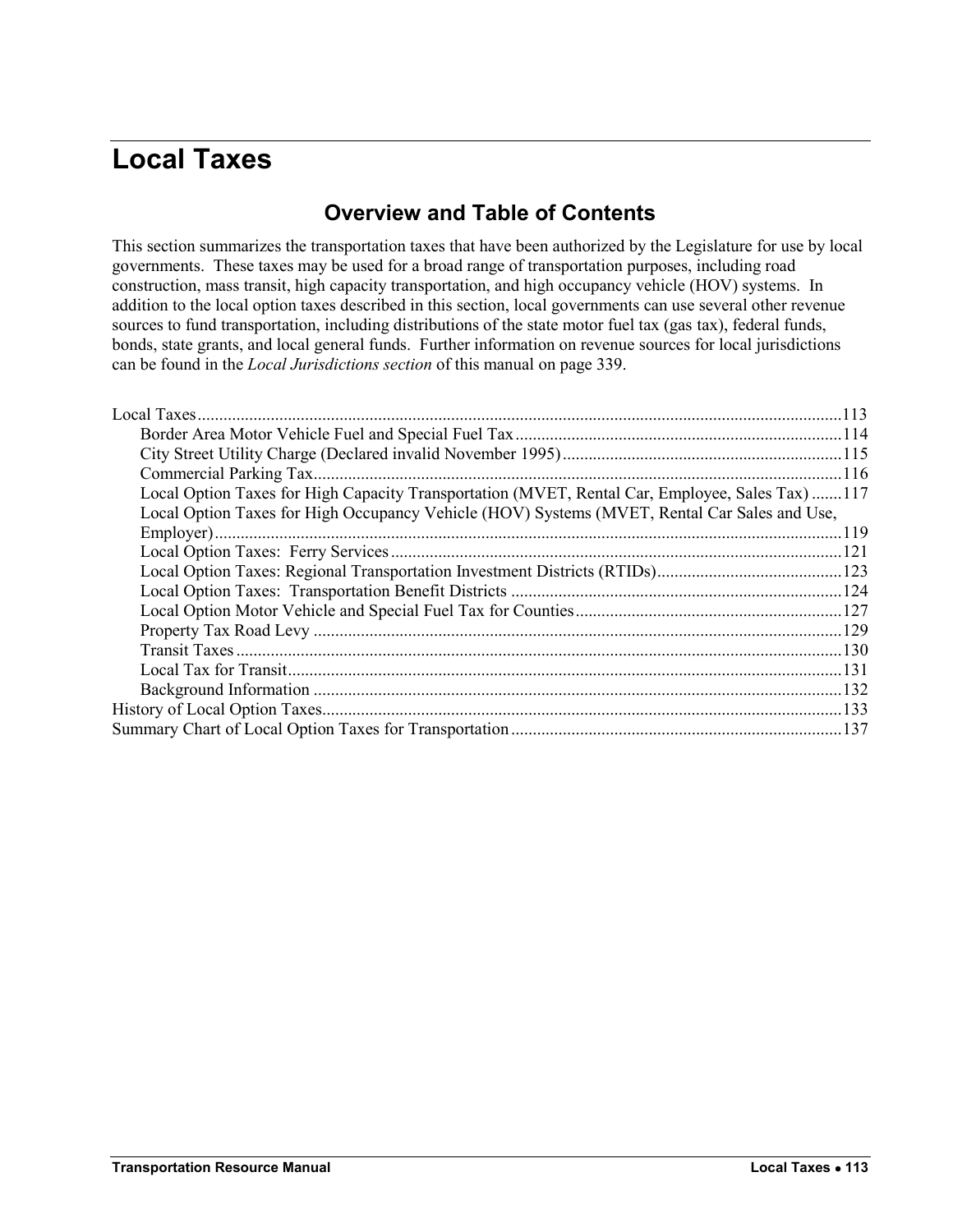# <span id="page-1-1"></span><span id="page-1-0"></span>REVENUE SOURCE: **Border Area Motor Vehicle Fuel and Special Fuel Tax**

RCW: [RCW 82.47.020](http://apps.leg.wa.gov/rcw/default.aspx?cite=82.47.020) (Authorized in 1991)

# WHO'S ELIGIBLE

Cities and towns within 10 miles of an international border crossing or transportation benefit districts (TBDs) that contain an international border crossing.

# WHERE ENACTED

Sumas, Blaine, Nooksack and Point Roberts Transportation Benefit Districts (TBDs) have enacted this tax.

# PURPOSE

For street maintenance and construction in areas along the Canadian border that are experiencing extraordinary traffic levels and impacts due to Canadian motorists.

### PROVISIONS

Jurisdictions are authorized to impose a tax of up to one cent. Voter approval is required. Revenue may be used only for street construction and maintenance. Tax applies to both motor vehicle fuel and special fuel.

### REVENUE

In years 2004 through 2013, four cities reported border area fuel taxes to WSDOT in their annual financial reports of transportation revenues and expenditures. Total border area vehicle fuel taxes reported were \$437,473 in calendar year 2013 and \$398,235 in 2012.

Each of the four cities imposes a current rate of  $1 \frac{\ell}{g}$ allon.

| <b>BORDER AREA MOTOR VEHICLE FUEL TAX</b> |               |                 |                    |              |  |
|-------------------------------------------|---------------|-----------------|--------------------|--------------|--|
|                                           | <b>Blaine</b> | <b>Nooksack</b> | <b>Pt. Roberts</b> | <b>Sumas</b> |  |
| 2013                                      | 249,540       | 13,396          | 96,674             | 77,863       |  |
| 2012                                      | 227,568       | 14,248          | 96,157             | 60,261       |  |
| 2011                                      | 185,213       | 13,658          | 79,297             | 43,134       |  |
| 2010                                      | 122,446       | 14,157          | 54,938             | 26,642       |  |
| 2009                                      | 88,627        | 14,161          | 35,894             | 19,181       |  |
| 2008                                      | 102,514       | 13,879          | 51,245             | 20,598       |  |
| 2007                                      | 99,831        | 14,641          | 42,208             | 21,004       |  |
| 2006                                      | 101,408       | 4,499           | 41,668             | 20,075       |  |
| 2005                                      | 107,604       | 14,589          | 43,689             | 15,411       |  |
| 2004                                      | 99,191        | 14,951          | 35,278             | 14,049       |  |

<span id="page-1-2"></span>Source: WSDOT City & County Annual Financial Merge Database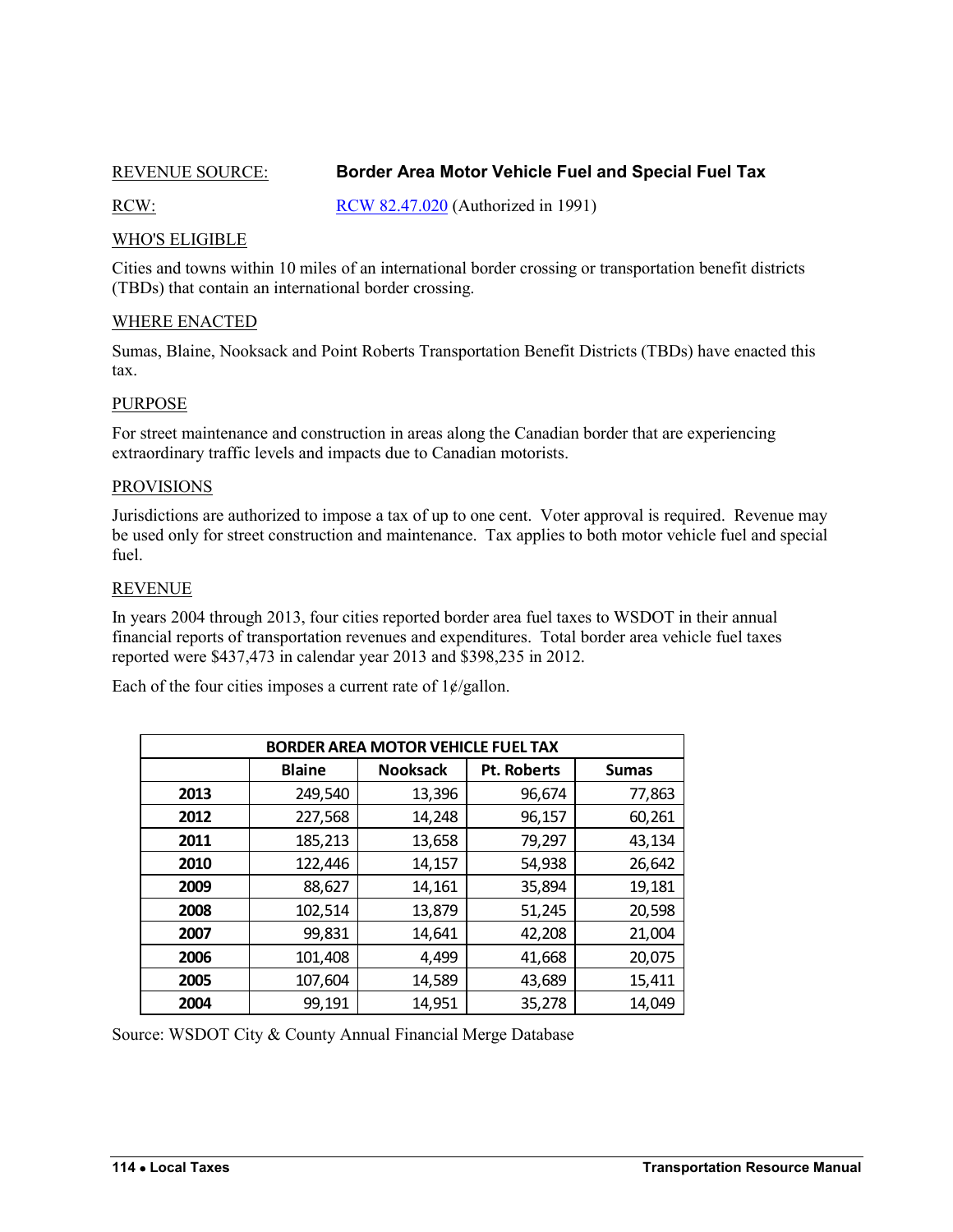# <span id="page-2-1"></span><span id="page-2-0"></span>REVENUE SOURCE: **City Street Utility Charge (Declared invalid November 1995)**

RCW: [RCW 82.80.050](http://apps.leg.wa.gov/rcw/default.aspx?cite=82.80.050) (Authorized in 1990)

# WHO'S ELIGIBLE Cities

### WHERE ENACTED

# **The city street utility charge was declared invalid by the Washington State Supreme Court in November 1995.**

The Court found in Covell v. City of Seattle that the street utility tax was not a valid fee, but a tax on property that violated (1) the State Constitution's tax uniformity clause, which requires that the rate of tax be a uniform percentage of value for all real property, and (2) the one percent levy limitation, which requires voter approval for property taxes that exceed 1% of property value.

Prior to November 1995, the following cities had enacted this charge: Grandview, Kent, Mabton, Marcus, Medical Lake, Richland, Seattle, Snoqualmie, Soap Lake, Union Gap, Wenatchee, and Wilkeson.

### PURPOSE

Street utilities were authorized to be established to own, maintain, operate, and preserve any prescribed portion of the streets of a city or town. Street utilities may include street lighting, traffic control devices, sidewalks, curbs, gutters, parking facilities, and drainage facilities. Street utility revenue could only be used for transportation purposes.

### SELECTED PROVISIONS of 1990 ACT

- City levy only.
- Rate capped at equivalent of \$2 per employee per month for businesses and \$2 per housing unit per month as defined in [RCW 35.95.040.](http://apps.leg.wa.gov/rcw/default.aspx?cite=35.95.040)
- Rates must be uniform within each class of service (business and residential) and both classes must be assessed the charge.
- Other features:
	- Revenue limited to 50% of maintenance and operations budget
	- Tax exempt entities do not pay
	- Full credit given against street utility charge for any commuter or employer tax based on number of employees collected for transportation purposes.
- Not subject to a vote of the people or to exclusive referendum procedure; subject to local laws regarding referenda.

# REVENUE

Cities that imposed the city street utility charge during 1995 and reported the revenue on city street forms submitted to the Department of Transportation:

| Grandview           | \$75,096     |
|---------------------|--------------|
| Mabton              | \$5,598      |
| Marcus              | \$1,419      |
| <b>Medical Lake</b> | \$26,212     |
| Richland            | \$423,074    |
| Seattle             | \$10,273,672 |
| Snoqualmie          | \$24,416     |
| Soap Lake           | \$18,140     |
| <b>Union Gap</b>    | \$94,240     |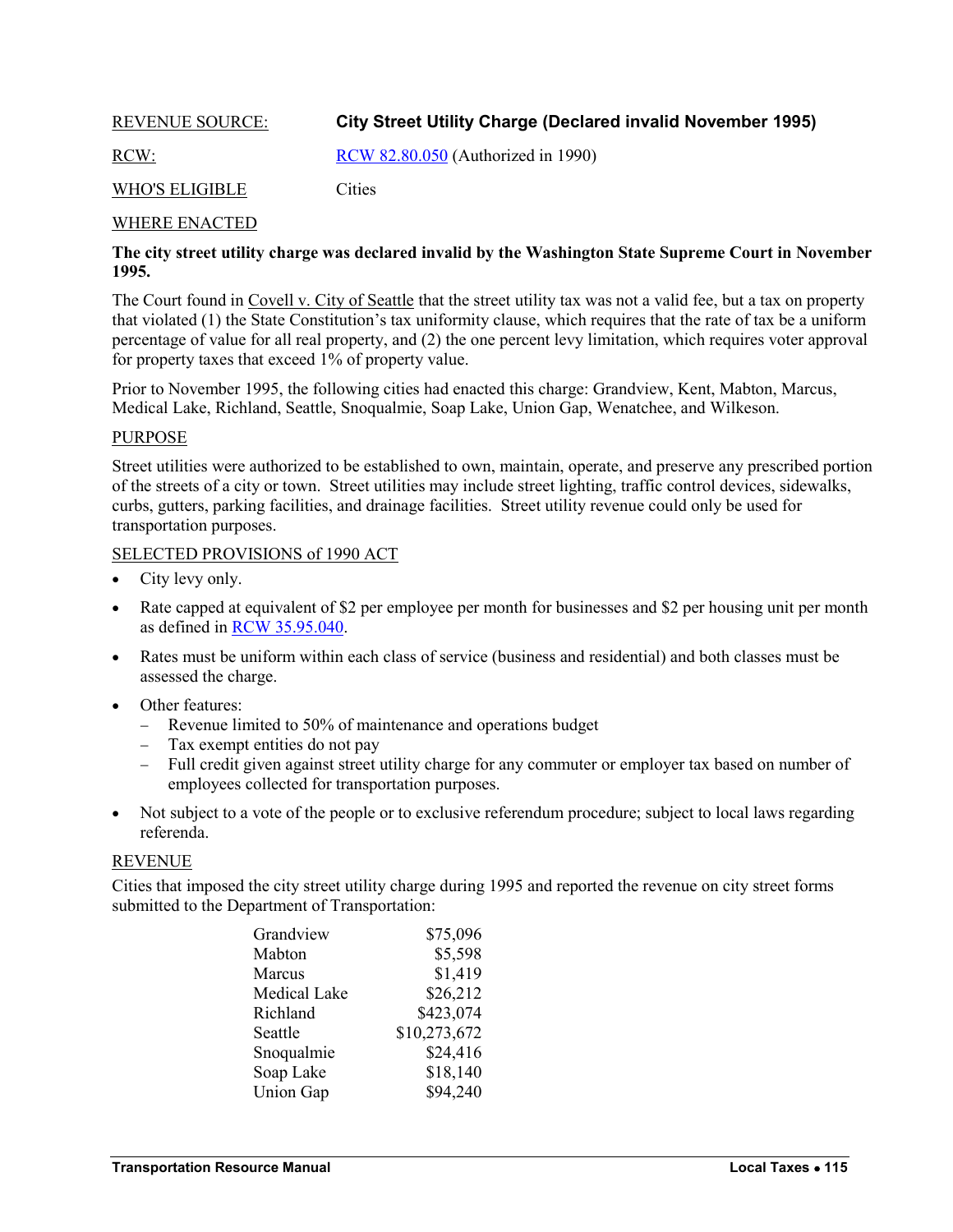<span id="page-3-1"></span><span id="page-3-0"></span>

| <b>REVENUE SOURCE:</b> | <b>Commercial Parking Tax</b>            |
|------------------------|------------------------------------------|
| RCW:                   | RCW 82.80.030 (Authorized in 1990)       |
| <b>WHO'S ELIGIBLE</b>  | County (unincorporated area), city, RTID |

# WHERE ENACTED

Currently 9 cities impose this tax: SeaTac, Bainbridge Island, Bremerton, Burien, Des Moines, Mukilteo, Port Angeles, Seattle and Tukwila have implemented this tax.

### PURPOSE

For general transportation purposes, including construction and operation of state highways, county roads, and city streets; public transportation; high capacity transportation; transportation planning and design; and other transportation-related activities.

#### PROVISIONS

- No rate set; rate setting parameters provided.
- Tax may either be on the commercial parking business, based on gross proceeds or number of stalls, or on the customer (similar to an admissions tax).
- Tax exempt carpools, vehicles with handicapped decals, and government vehicles are exempt from the tax.
- Subject to planning provisions.
- Subject to exclusive referendum procedure. (See *[Background Information,](#page-19-0) page 132*).

# REVENUE

Jurisdictions that imposed the commercial parking tax during 2011 and reported to the Department of Transportation annual in their local government transportation financial statistics report.

| <b>Commercial Parking Tax Collections By City (\$)</b> |              |              |  |  |
|--------------------------------------------------------|--------------|--------------|--|--|
|                                                        | 2012         | 2013         |  |  |
| Bainbridge Island                                      | \$588,431    | \$715,010    |  |  |
| <b>Bremerton</b>                                       | \$476,499    | \$497,088    |  |  |
| Burien                                                 | \$50,437     | \$157,626    |  |  |
| DesMoines                                              | \$19,605     | \$20,581     |  |  |
| Mukilteo                                               | \$38,470     | \$61,114     |  |  |
| Port Angeles                                           | \$175,955    | \$23,014     |  |  |
| Sea Tac                                                | \$6,164,074  | \$10,752,000 |  |  |
| Seattle                                                | \$31,204,057 | \$33,930,023 |  |  |
| Tukwila                                                | \$149,082    | \$155,860    |  |  |

Source: WSDOT City & County Annual Financial Merge Database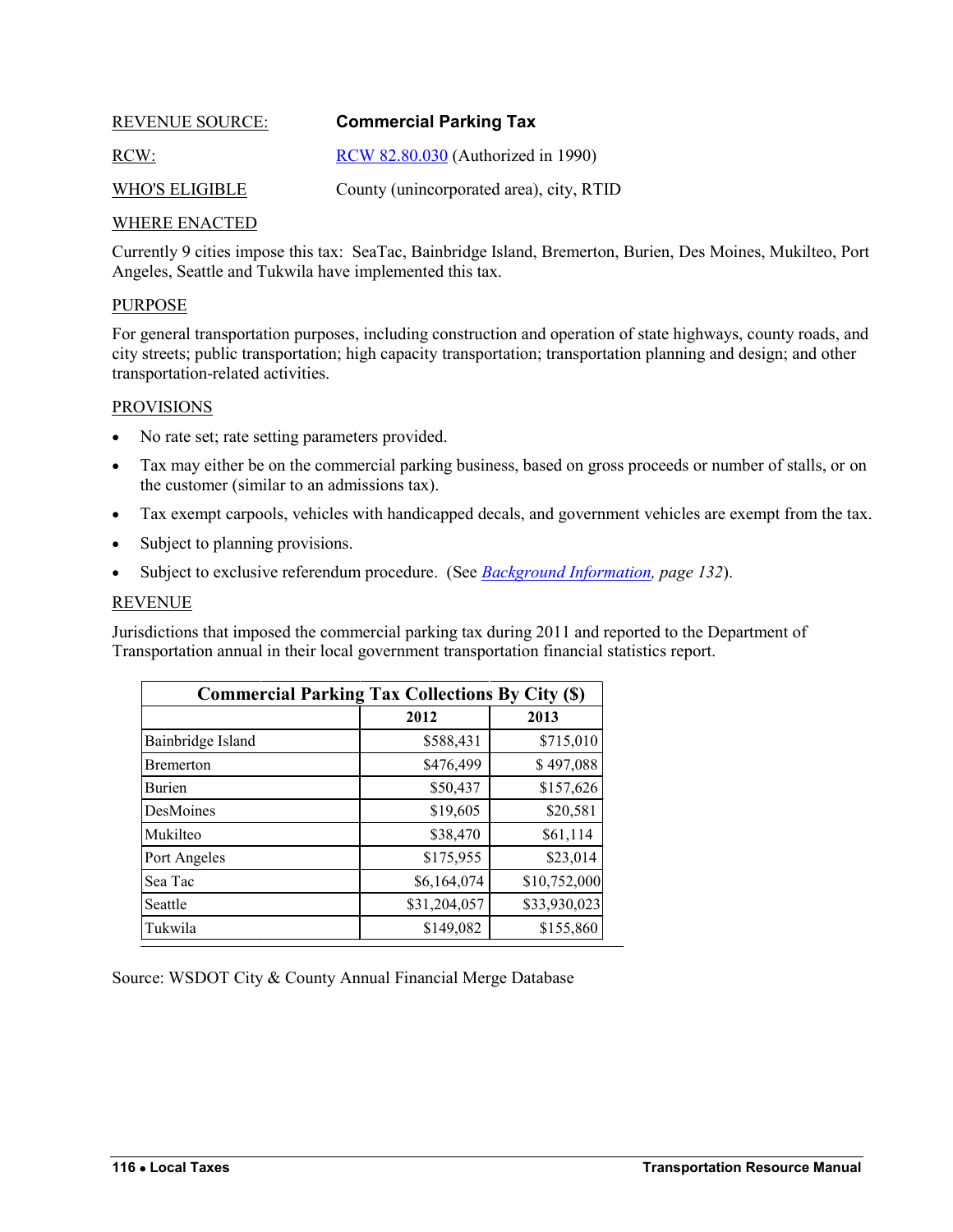# <span id="page-4-1"></span><span id="page-4-0"></span>REVENUE SOURCE: **Local Option Taxes for High Capacity Transportation (MVET, Rental Car, Employee, Sales Tax)**

RCW: [RCW 81.104.140](http://apps.leg.wa.gov/rcw/default.aspx?cite=81.104.140) through [RCW 81.104.170](http://apps.leg.wa.gov/rcw/default.aspx?cite=81.104.170) (Authorized in 1990)

### WHO'S ELIGIBLE

Regional transit authorities (RTA) in King, Pierce, and Snohomish counties; transit agencies in Thurston, Clark, Kitsap, Spokane, and Yakima counties; and high capacity transportation corridor areas (established pursuant to [RCW 81.104.200\)](http://apps.leg.wa.gov/rcw/default.aspx?cite=81.104.200).

### WHERE ENACTED

RTA in King, Pierce, and Snohomish counties first enacted high capacity transportation (HCT) taxes in November 1996.

### PURPOSE

For planning, constructing, and operating high capacity transportation (HCT), commuter rail, and feeder transportation systems. Voter approval required for all of these local option taxes.

### PROVISIONS

- Motor Vehicle Excise Tax [\(RCW 81.104.160\)](http://apps.leg.wa.gov/rcw/default.aspx?cite=81.104.160)
	- **Authority repealed by Initiative 776.**
	- In *Pierce County v. State* 159 Wn2d 16 (2006) the Washington State Supreme Court held that Initiative 776 impermissibly impaired the contractual obligations between Sound Transit and its bondholders in violation of the state constitution's contract clause. As a result, Sound Transit was permitted to continue to levy the motor vehicle excise tax for so long as the bonds remain outstanding.
- Rental Car Tax [\(RCW 81.104.160\)](http://apps.leg.wa.gov/rcw/default.aspx?cite=81.104.160)
	- For rental vehicles on which sales and use tax is collected, additional tax may be collected up to a maximum rate of 2.172%
- Employer Tax [\(RCW 81.104.150\)](http://apps.leg.wa.gov/rcw/default.aspx?cite=81.104.150)
	- Up to \$2 per employee per month.
	- Not allowed if HOV employer tax in effect.
- Sales and Use Tax [\(RCW 81.104.170\)](http://apps.leg.wa.gov/rcw/default.aspx?cite=81.104.170)
	- Up to  $1\%$  of purchase price on taxable items.
	- Limited to 0.9% in counties that have imposed 0.1% sales tax for criminal justice and in regional transit authorities in which any member county has imposed the 0.1% criminal justice tax.
- <span id="page-4-2"></span> General Provisions
	- Tax revenues may be pledged for bonds.
	- Local agencies may contract with Department of Revenue or other entities to collect taxes.
	- Commuter rail is an authorized use of both HOV and HCT funds.
	- RTIDs, with the approval of the RTA within its boundaries, may impose HCT taxes only to the extent that the maximum amount of taxes have not yet been imposed.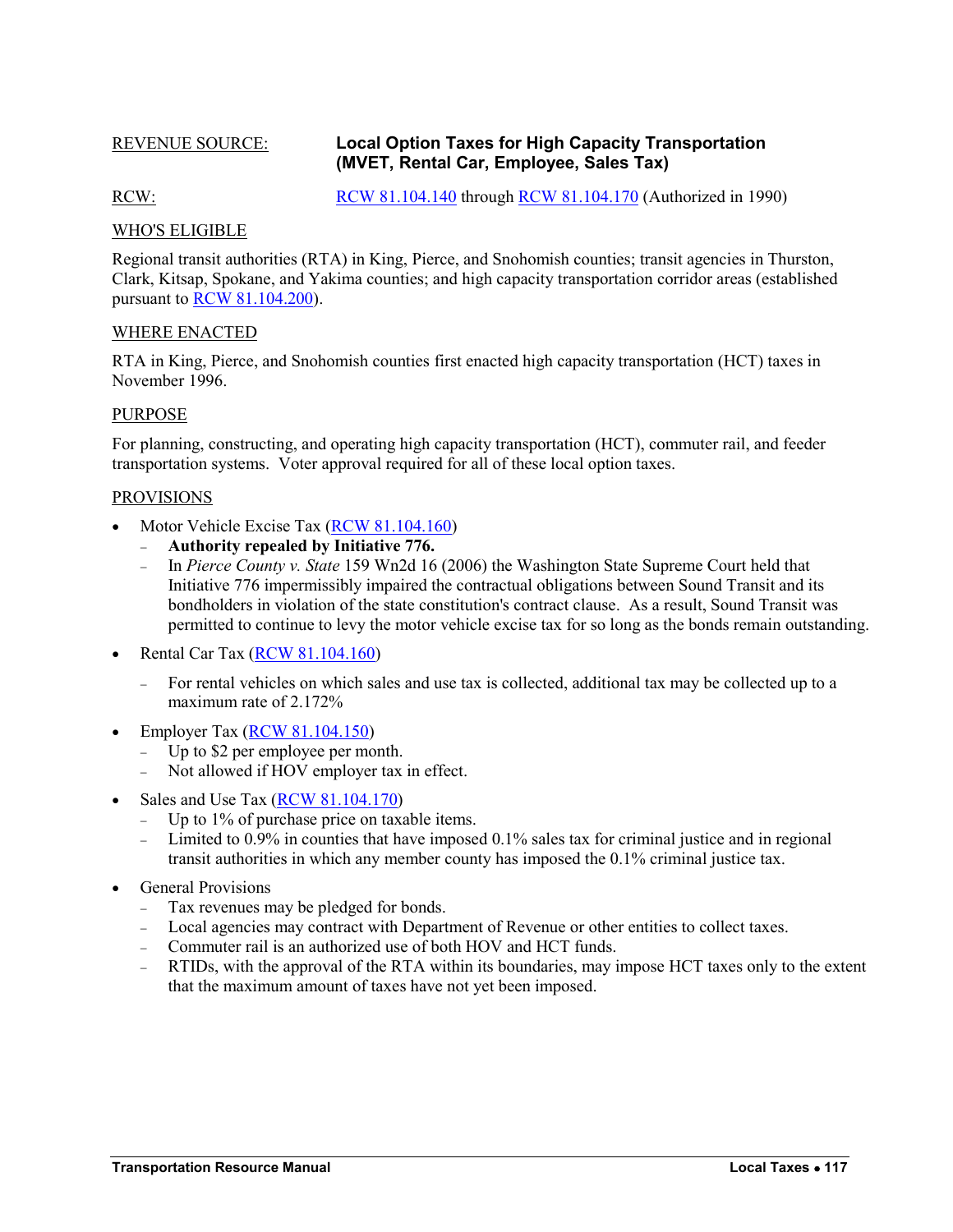# **REVENUE**

Only Sound Transit imposes high capacity transportation taxes. Actual revenues collected by the Regional Transit Authority during 2009 through 2011 as reported by Sound Transit:

| <b>High Capacity Transportation Taxes</b> |            |                    |                    |  |  |
|-------------------------------------------|------------|--------------------|--------------------|--|--|
| Calendar Year                             | MVET, 0.3% | Sales Tax, $0.9\%$ | Rental Car Tax     |  |  |
| 2009                                      | \$64.5 M   | \$393.9 M          | \$2.78 M           |  |  |
| 2010                                      | \$66.5 M   | \$500.6 M          | \$2.47 M           |  |  |
| 2011                                      | \$65.4 M   | \$525.4 M          | \$2.49 M           |  |  |
| 2012                                      | \$66.2 M   | \$539.7 M          | \$2.0 <sub>M</sub> |  |  |
| 2013                                      | \$68.6 M   | \$583.5 M          | \$2.8 <sub>M</sub> |  |  |

# **Potential Revenues for other Eligible Jurisdictions**

| Amounts which could be collected if HCT Taxes were imposed |    |                               |                                  |                                       |                    |  |
|------------------------------------------------------------|----|-------------------------------|----------------------------------|---------------------------------------|--------------------|--|
| <b>Revenue Estimates (\$ millions), Calendar Year 2013</b> |    |                               |                                  |                                       |                    |  |
| <b>Transit Agency</b>                                      |    | \$2 per Employee<br>per Month | $0.9\%$ Sales Tax<br><b>MVET</b> |                                       |                    |  |
| Sound Transit                                              | \$ | 41.57                         |                                  | See RTA (Sound Transit) actuals above |                    |  |
| King County                                                | \$ | 28.77                         |                                  | Included in Sound Transit             |                    |  |
| Pierce County                                              | \$ | 6.48                          |                                  | Included in Sound Transit             |                    |  |
| Snohomish County                                           | \$ | 6.33                          | Included in Sound Transit        |                                       |                    |  |
| <b>Spokane County</b>                                      | \$ | 4.85                          | 71.34                            |                                       | Authority repealed |  |
| <b>Clark County</b>                                        | \$ | 3.21                          | \$                               | 48.99                                 | by Initiative 776  |  |
| <b>Kitsap County</b>                                       | \$ | 1.93                          | \$                               | 30.76                                 |                    |  |
| <b>Thurston County</b>                                     | \$ | 2.40                          | \$                               | 37.10                                 |                    |  |
| Yakima County                                              | \$ | 2.49                          | \$                               | 30.40                                 |                    |  |

Sales tax revenue estimates are based on the actual revenue base for 2013 for these transits

Employer tax estimates do not include any deduction for credits to employers that have ride-sharing programs.

\*Amounts reflect the total of potential revenue from King, Pierce and Snohomish counties. Sound Transit may not impose the employee tax if any county within its boundaries is imposing the tax.

For other revenue assumptions, see *[Background Information,](#page-19-0) page 132.*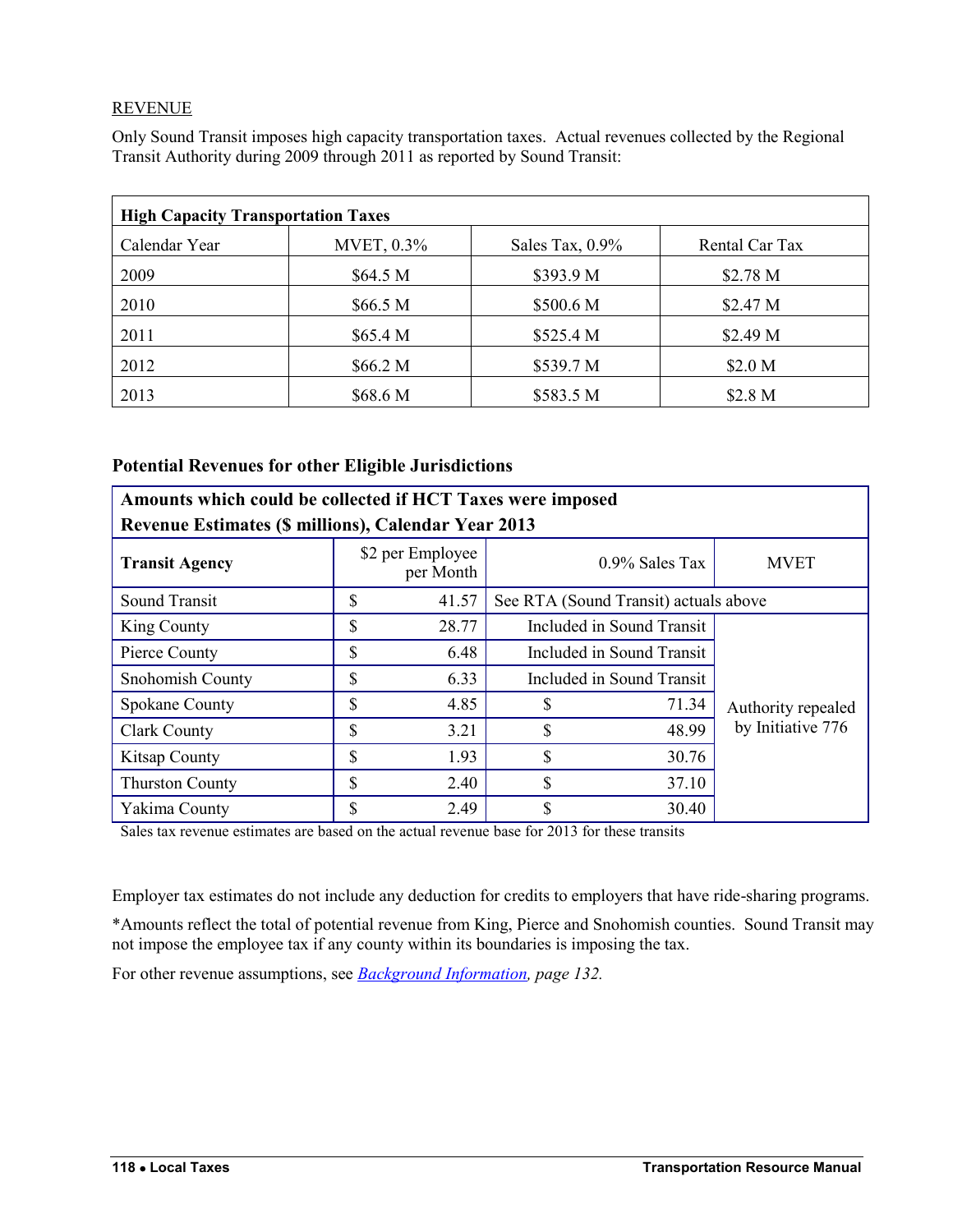# <span id="page-6-1"></span><span id="page-6-0"></span>REVENUE SOURCE: **Local Option Taxes for High Occupancy Vehicle (HOV) Systems (MVET, Rental Car Sales and Use, Employer)**

RCW: [RCW 81.100.030,](http://apps.leg.wa.gov/rcw/default.aspx?cite=81.100.030) [RCW 81.100.060](http://apps.leg.wa.gov/rcw/default.aspx?cite=81.100.060) (Authorized in 1990)

# WHO'S ELIGIBLE

Regional Transportation Investment Districts (RTIDs) and King, Pierce, and Snohomish counties

# WHERE ENACTED

No entity has enacted a high occupancy vehicle (HOV) tax.

# PURPOSE

For high occupancy vehicle (HOV) lane development, mitigation of environmental impacts of HOV development, support of employer programs to reduce single-occupant commuting, and commuter rail programs. Requires voter approval.

### PROVISIONS

- MVET, Retail Car Rental Tax [\(RCW 81.100.060\)](http://apps.leg.wa.gov/rcw/default.aspx?cite=81.100.060)
	- MVET, or "surcharge," on value of vehicle of up to 0.3% in the case of a county or 0.8% in the case of a Regional Transportation Investment District.
	- Up to 13.64% on the sales and use tax paid on retail car rentals within the county or RTID.
	- Trucks over 6,000 pounds and farm vehicles are exempt.
	- An eligible county or an RTID may impose the MVET and the car rental tax only to the extent that it has not been imposed by an eligible county or an RTID.
	- If the employer tax is also imposed, the total proceeds from the combination of sources may not exceed the maximum amount which could be collected from the MVET/car rental tax.
	- Must use new state defined depreciation schedule [\(RCW 82.44.035\)](http://apps.leg.wa.gov/rcw/default.aspx?cite=82.44.035)
- Employer Tax [\(RCW 81.100.030\)](http://apps.leg.wa.gov/rcw/default.aspx?cite=81.100.030)
	- Up to \$2 per employee per month, measured by full-time equivalent employees.
	- May include public and private employers, including state agencies.
	- Credits employers who are participating in ride-share programs.
	- If the MVET/car rental tax also imposed, the total tax from the Employer Tax and the MVET/car rental tax may not exceed the maximum which could be collected from the MVET/car rental tax.
- General Provisions
	- Commuter rail is an authorized use of both HOV and HCT funds. Because commuter rail uses existing rail lines, it is included with HOV programs as a near-term capacity improvement. It also may be a component for addressing long-term HCT system needs.
	- Requires that counties imposing tax must adopt specific goals and policies related to congestion reduction, ride-sharing, planning, and cooperation with the state.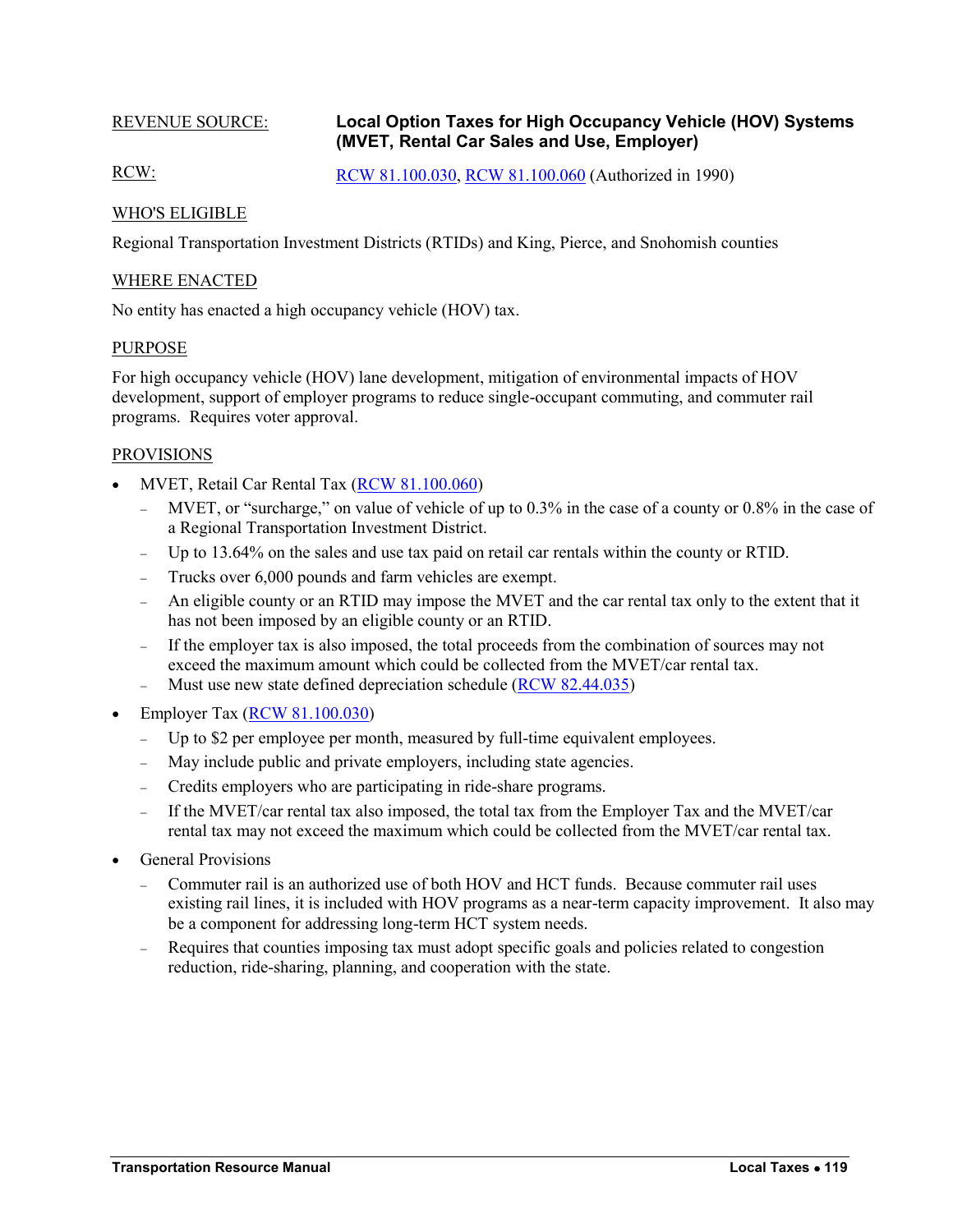# **REVENUE**

Employer tax estimates do not include any deduction for credits to employers that have ride-sharing programs.

| Amounts which could be collected if HOV taxes imposed |                 |                               |                      |  |  |  |
|-------------------------------------------------------|-----------------|-------------------------------|----------------------|--|--|--|
| Revenue Estimates (\$ millions), Calendar Year 2013   |                 |                               |                      |  |  |  |
| County                                                | $0.3\%$ MVET    | \$2 per Employee per<br>month | Max. HOV Collections |  |  |  |
| King                                                  | $\mathbb S$ -   | \$28.77                       | \$28.77              |  |  |  |
| Pierce                                                | $\mathsf{\$}$ - | \$6.48                        | \$6.48               |  |  |  |
| Snohomish                                             | $\mathbb{S}$ -  | \$6.33                        | \$633                |  |  |  |

For other revenue assumptions, see *[Background Information,](#page-19-0) page 132.*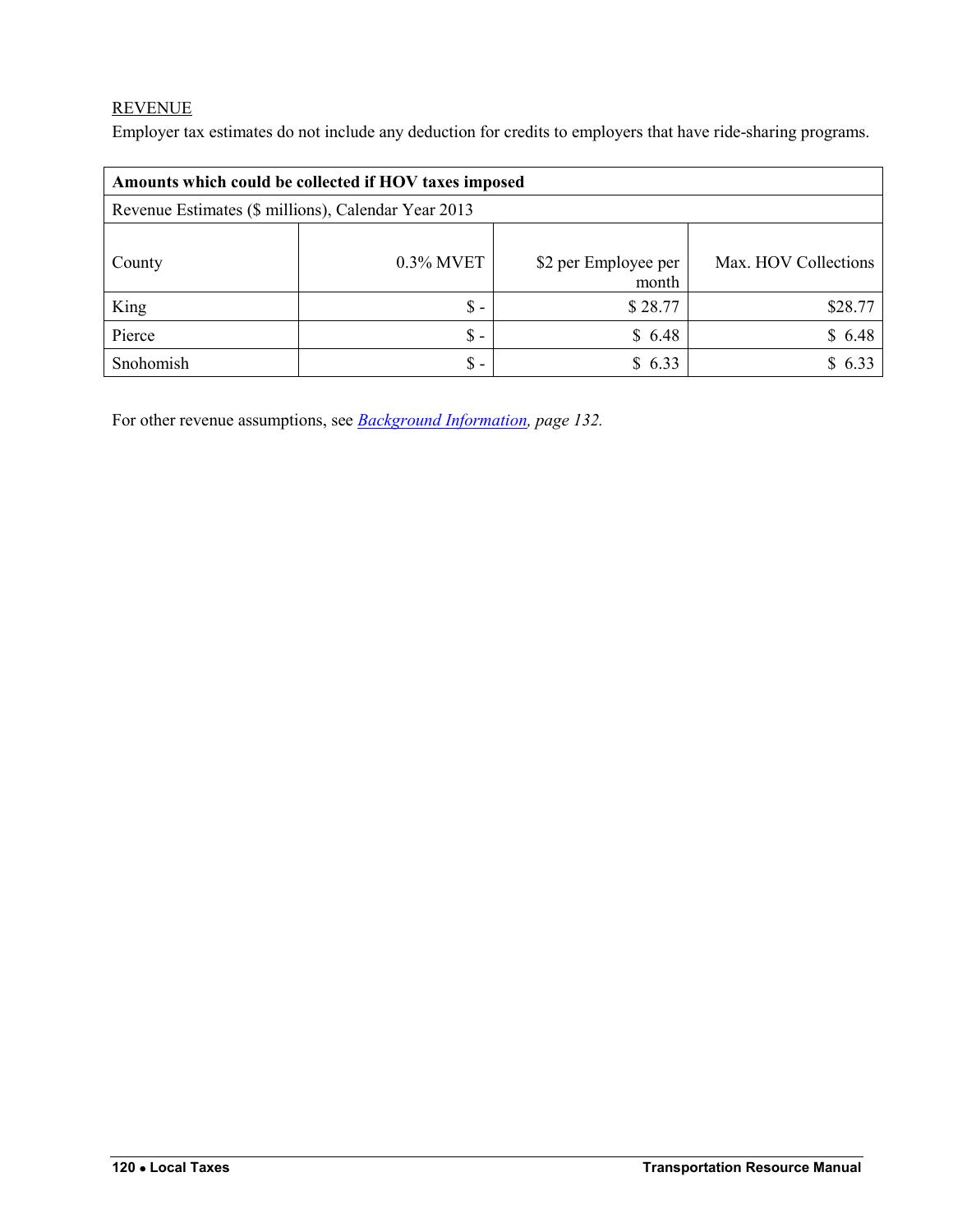# <span id="page-8-1"></span><span id="page-8-0"></span>REVENUE SOURCE: **Local Option Taxes: Ferry Services**

RCW: Chapter [36.54](http://apps.leg.wa.gov/rcw/default.aspx?cite=36.54) an[d 36.57A](http://apps.leg.wa.gov/rcw/default.aspx?cite=36.57A) RCW

### WHO'S ELIGIBLE

County Ferry Districts can be established to provide passenger only ferry service in all or a portion of a county [\(RCW 36.54.110\)](http://apps.leg.wa.gov/rcw/default.aspx?cite=36.54.110).

A Public Transportation Benefit Area (PTBA) having a boundary on the Puget Sound may provide passengeronly ferry (POF) service [\(RCW 36.57A.200\)](http://apps.leg.wa.gov/rcw/default.aspx?cite=36.57A.200).

Counties, under their general authority, may construct and operate ferries [\(RCW 36.54.010\)](http://apps.leg.wa.gov/rcw/default.aspx?cite=36.54.010).

### WHERE ENACTED

King County established a ferry district on April 30, 2007. The King County Ferry District is an independent special purpose government overseen by King County Council members as the Ferry District Board of Supervisors which governs the district.

The [Annual Summary of Public Transportation](http://www.wsdot.wa.gov/publications/manuals/fulltext/m0000/TransitSummary/PTSummary2013.pdf) includes information on a variety of ferry services.

#### PURPOSE

To expand transportation options for county residents by enabling operation of passenger-only ferry service to various parts of the county.

### FINANCE PROVISIONS – COUNTY FERRY DISTRICTS

Ad valorem tax [\(36.54.130\)](http://apps.leg.wa.gov/rcw/default.aspx?cite=36.54.130)

- Not to exceed seventy-five cents per \$1,000 assessed value except in King County where the limit is seven and one-half cents per \$1,000 assessed value. Can be imposed by county legislative authority, without voter approval.
- Annual imposition

Excess Property Tax Levy [\(36.54.140\)](http://apps.leg.wa.gov/rcw/default.aspx?cite=36.54.140)

- May be authorized for one year
- Voter approval required

### FINANCE PROVISIONS – PUBLIC TRANSPORTATION BENEFIT AREAS ON PUGET SOUND-- PASSENGER-ONLY FERRY SERVICE (RCW [36.57A.210\)](http://apps.leg.wa.gov/rcw/default.aspx?cite=36.57A.210)

Motor Vehicle Excise Tax [\(82.80.130\)](http://apps.leg.wa.gov/rcw/default.aspx?cite=82.80.130)

- Up to 0.4% on renewals, voter approved
- On vehicles licensed for 6000 pounds or less
- Cannot be imposed where a Regional Transit Authority has been established
- Must use new state defined depreciation schedule [\(82.44.035\)](http://apps.leg.wa.gov/rcw/default.aspx?cite=82.44.035)

Sales and Use Tax  $(82.14.440)$ 

- $-$  Up to 0.4%, voter approved
- Cannot be imposed where a Regional Transit Authority has been established

Other Revenue Sources

- Ferry tolls for passengers and packages, and parking tolls where applicable
- Leasing and advertising fees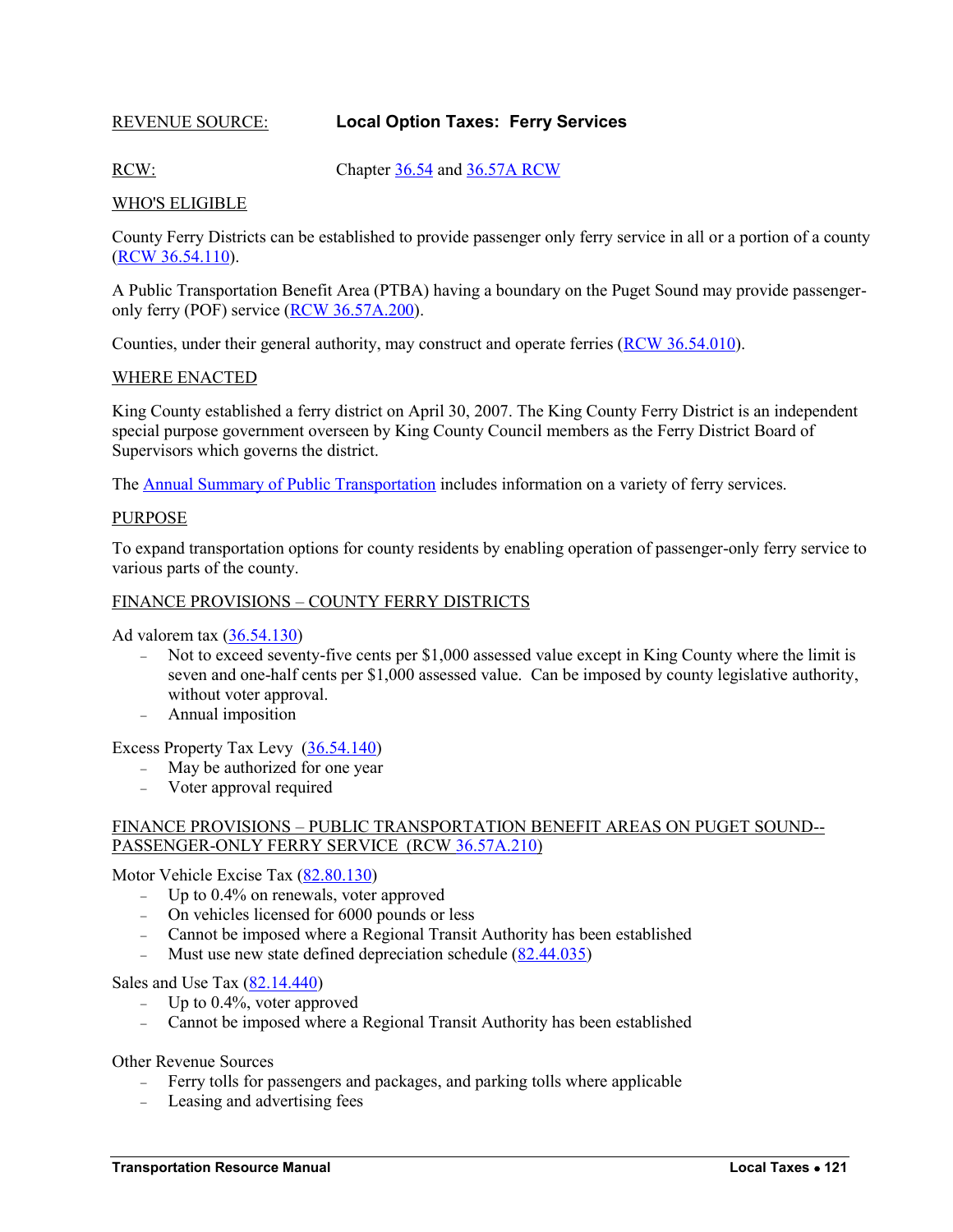# **REVENUE**

King County Ferry District has a variety of funding sources including ferry fares, advertising, property taxes, state forecast timber sales and state and federal grants. The 2014 revenue by source is based on King County Ferry District 2014 Annual Operating and Capital Budget.

**King County Ferry District Actual Revenues Besides Passenger Fare Revenue for CY 2011-2013 and Budgeted 2014 Revenue by Source (\$ millions)**

| Revenue               |    | 2011 Actual | 2012 Actual     |    | 2013 Actual |    | 2014 Budget<br>Amount |
|-----------------------|----|-------------|-----------------|----|-------------|----|-----------------------|
| <b>Property Taxes</b> | \$ | 1,176,665   | \$<br>1,176,665 | \$ | 1,176,665   | \$ | 1,190,252             |
| Federal and           |    |             |                 |    |             |    |                       |
| <b>State Grants</b>   | ♪  | 1,018,579   | \$<br>1,018,579 | \$ | 1,018,579   | \$ | 14,763,452            |
| Other Income          | P  | 637,121     | \$<br>581,222   | \$ | 494,571     | \$ | 85,000                |
| <b>Total</b>          | \$ | 2,832,365   | \$<br>2,776,466 | S  | 2,689,815   | S  | 16,038,704            |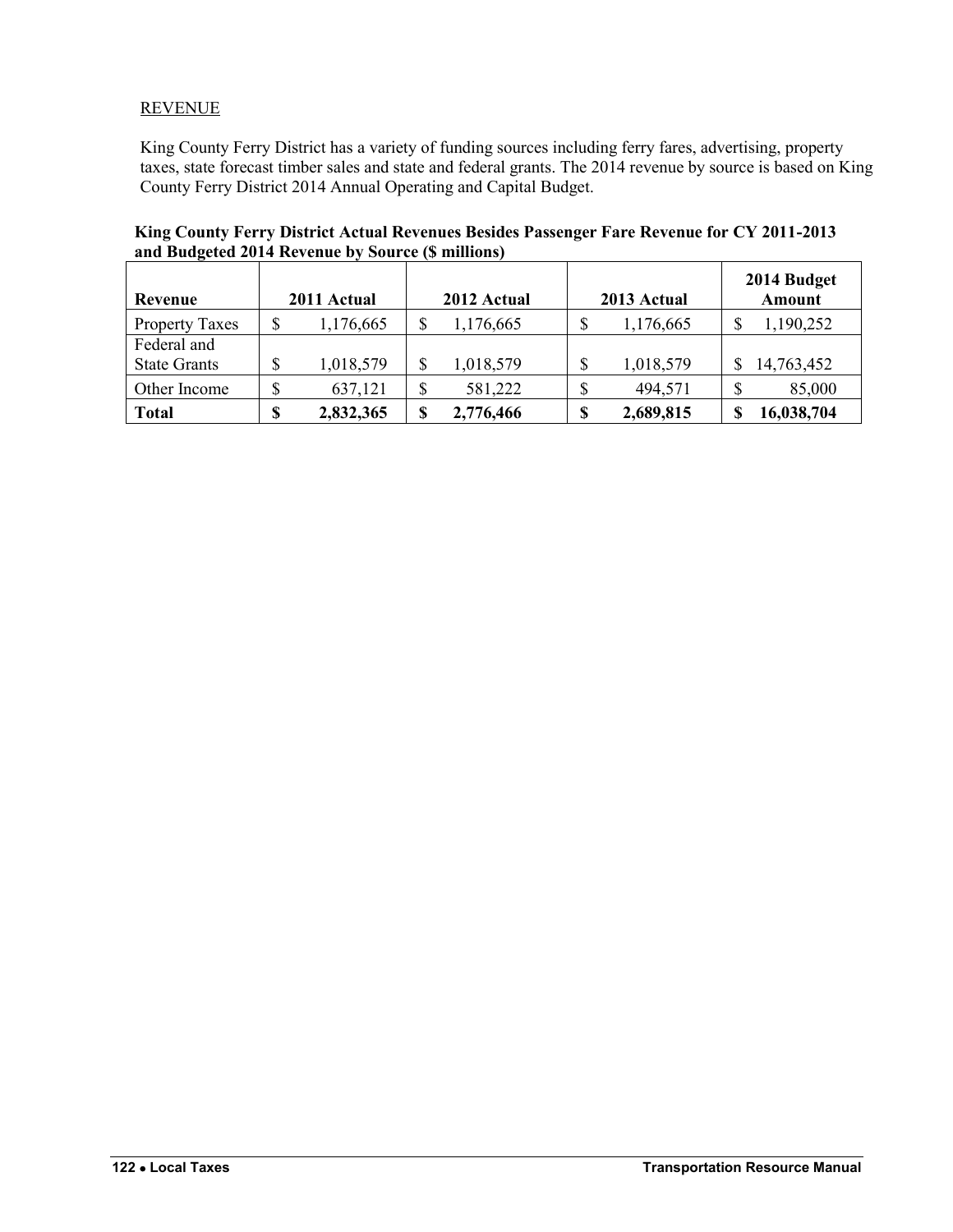# <span id="page-10-2"></span><span id="page-10-0"></span>REVENUE SOURCE: **Local Option Taxes: Regional Transportation Investment Districts (RTIDs)**

RCW: Chapter [36.120](http://apps.leg.wa.gov/rcw/default.aspx?cite=36.120) RCW (Authorized in 2002)

# WHO'S ELIGIBLE

Regional Transportation Investment Districts can be established in King, Pierce and Snohomish counties. Prior to December 1, 2007, an RTID must include at least two adjacent counties. After December 1, 2007, an RTID can include one or two or more contiguous counties.

### WHERE ENACTED:

No RTIDs have been formed. On November 6, 2007, the voters of Snohomish, King and Pierce Counties voted on Proposition 1, which included RTID Blueprint for Progress and Sound Transit Phase 2 plans. The measure was defeated.

### PURPOSE

Principally to finance capital construction of highways of statewide significance in the district.

### PROVISIONS

All voter approved; all expire after projects completed and debt retired:

Sales and Use Tax [\(36.120.050\(1\)\(a\)](http://apps.leg.wa.gov/rcw/default.aspx?cite=36.120.050) an[d 82.14.430\)](http://apps.leg.wa.gov/rcw/default.aspx?cite=82.14.430)

- Additional sales and use tax of up to  $0.1\%$ ,

Vehicle License Fee [\(36.120.050\(1\)\(b\)](http://apps.leg.wa.gov/rcw/default.aspx?cite=36.120.050) and [82.80.100\)](http://apps.leg.wa.gov/rcw/default.aspx?cite=82.80.100)

Upon renewal, up to \$100 annual fee

Motor Vehicle Excise Tax [\(36.120.050\(1\)\(d\)](http://apps.leg.wa.gov/rcw/default.aspx?cite=36.120.050) and [81.100.060\)](http://apps.leg.wa.gov/rcw/default.aspx?cite=81.100.060)

- Up to  $0.8\%$  on value of vehicle and not more than 13.64% on sales tax paid on retail car rentals
- Must use new state defined vehicle valuation schedule [\(82.44.035\)](http://apps.leg.wa.gov/rcw/default.aspx?cite=82.44.035)

Employer Tax [\(RCW 81.100.030\)](http://apps.leg.wa.gov/rcw/default.aspx?cite=81.100.030)

- Up to \$2/ month per full-time equivalent employee
- If the MVET/car rental car also imposed, the total tax from the Employer Tax and the MVET/car rental tax may not exceed the maximum which could be collected from the MVET/car rental tax.

Parking Tax [\(36.120.050\(1\)\(c\)](http://apps.leg.wa.gov/rcw/default.aspx?cite=36.120.050) and [82.80.030\)](http://apps.leg.wa.gov/rcw/default.aspx?cite=82.80.030)

- On commercial parking businesses
- Based on gross proceeds or the number of vehicle stalls

# <span id="page-10-1"></span>Tolls  $(36.120.050(1)(g))$

- Routes to be tolled must be identified in investment plan.
- If tolling proposed on a state route, tolls must be authorized by the Legislature.
- Tolls administered by WSDOT unless otherwise provided for in law.
- Tolls must be reviewed and approved by Transportation Commission.

Local Option Fuel Tax [\(36.120.050\(1\)\(e\) a](http://apps.leg.wa.gov/rcw/default.aspx?cite=36.120.050)n[d 82.80.120\)](http://apps.leg.wa.gov/rcw/default.aspx?cite=82.80.120)

- Equal to 10% of statewide fuel tax (3.75 cents per gallons based on 37.5 cent statewide gas tax).
- Districts can only levy tax if boundaries are coextensive with member county boundaries.
- Restricted to  $18<sup>th</sup>$  amendment purposes.
- Tax may not be levied by both a member county and an RTID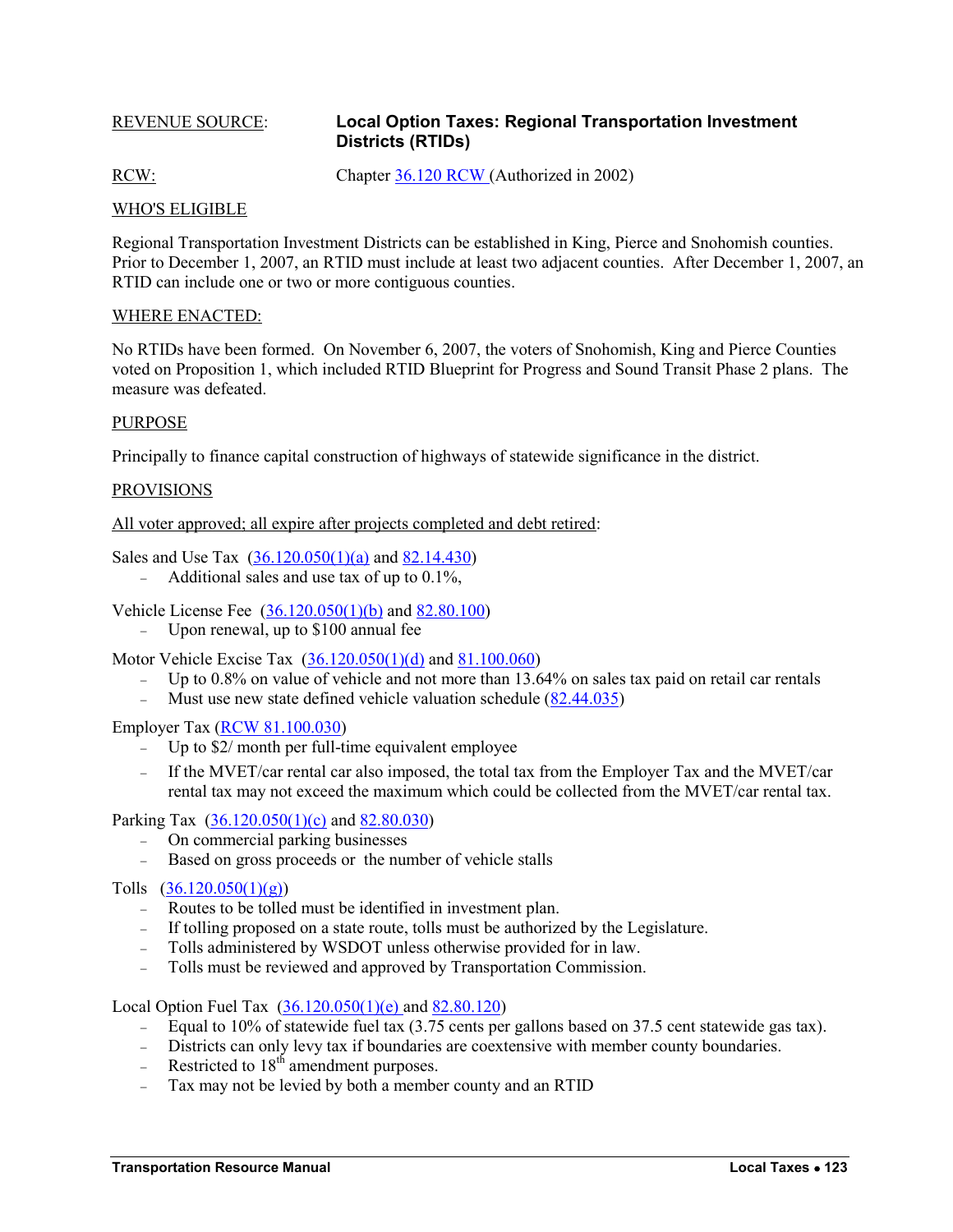<span id="page-11-0"></span>

REVENUE SOURCE: **Local Option Taxes: Transportation Benefit Districts**

RCW: Chapter [36.73](http://apps.leg.wa.gov/rcw/default.aspx?cite=36.73) RCW (Authorized in 1987)

# WHO'S ELIGIBLE

Transportation Benefit Districts can be established city-wide and up to multi-counties. Since December 1, 2007, TBDs may be established in all counties.

For more information, see the Transportation Benefit District page on the MRSC website: <http://www.mrsc.org/subjects/governance/spd/tbd.aspx>

# PURPOSE

To finance construction of, and operate, improvements to roadways, high capacity transportation systems, public transit systems, and other transportation management programs.

### PROVISIONS

Sales and Use Tax [\(RCW 36.73.040\(3\)\(a\)](http://apps.leg.wa.gov/rcw/default.aspx?cite=36.73.040) and [RCW 82.14.0455\)](http://apps.leg.wa.gov/rcw/default.aspx?cite=82.14.0455)

- Up to  $0.2\%$ , with voter approval
- If dedicated to repayment of debt, the tax may be imposed for more than ten years.
- Otherwise, tax must be reauthorized by voters after ten years

Motor Vehicle License Renewal Fee [\(RCW 36.73.040\(3\)\(b\)](http://apps.leg.wa.gov/rcw/default.aspx?cite=36.73.040) and [RCW 82.80.140\)](http://apps.leg.wa.gov/rcw/default.aspx?cite=82.80.140)

- Up to \$20 per vehicle fee without voter approval (except for passenger ferry improvements)
- Up to \$100 annual renewal fee, with voter approval
- Vehicles of 6000 pounds or less
- Certain vehicles are exempt: farm vehicles, campers, personal and commercial trailers, off-road vehicles, government and private school vehicles

Excess Property Tax Levies [\(RCW 36.73.060\)](http://apps.leg.wa.gov/rcw/default.aspx?cite=36.73.060)

- One year, voter approved, super majority required
- Multi-year for GO bonds

Tolls [\(RCW 36.73.040\(3\)\(d\)\)](http://apps.leg.wa.gov/rcw/default.aspx?cite=36.73.040)

- Tolls on facilities including state routes and local roads
- Tolls on state routes must first be authorized by the Legislature and be administered by WSDOT
- All tolls must be approved by Transportation Commission

<span id="page-11-1"></span>Other Revenue Sources

- Impact fees (commercial development only) [\(RCW 36.73.040\(3\)\(c\)](http://apps.leg.wa.gov/rcw/default.aspx?cite=36.73.040) an[d RCW 36.73.120\)](http://apps.leg.wa.gov/rcw/default.aspx?cite=36.73.120)
- LID formation  $(RCW 36.73.080)$
- Late-comer fees  $(RCW 36.73.140)$
- Border Area Motor Fuel and Special Fuel Tax [\(RCW 82.47.020\)](http://apps.leg.wa.gov/rcw/default.aspx?cite=82.47.020), expenditure restricted to TBDs with an international border crossing with its boundaries and to highway purposes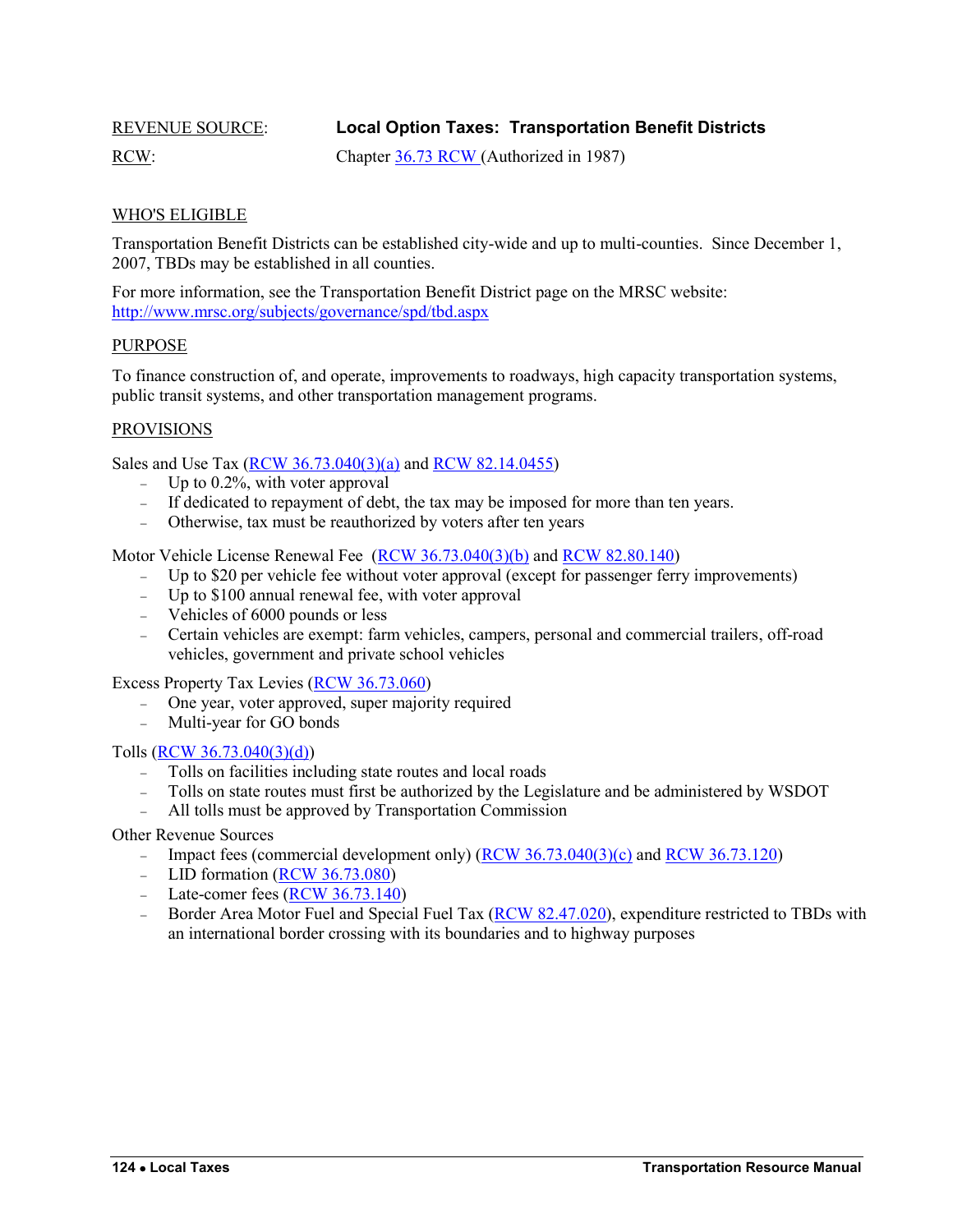# WHERE ENACTED

| <b>Transportation Benefit Districts</b>                                                                                                                                                                                                                                                                                                     | <b>Effective</b>                                                                                                                                                                   | <b>Sales Tax Rate</b>                                                                                                        |  |  |  |  |
|---------------------------------------------------------------------------------------------------------------------------------------------------------------------------------------------------------------------------------------------------------------------------------------------------------------------------------------------|------------------------------------------------------------------------------------------------------------------------------------------------------------------------------------|------------------------------------------------------------------------------------------------------------------------------|--|--|--|--|
| <b>TBD With Sales Tax Rates</b>                                                                                                                                                                                                                                                                                                             |                                                                                                                                                                                    |                                                                                                                              |  |  |  |  |
| City of Sequim                                                                                                                                                                                                                                                                                                                              | 4/1/2010                                                                                                                                                                           | 0.20%                                                                                                                        |  |  |  |  |
| City of Bellingham                                                                                                                                                                                                                                                                                                                          | 4/1/2011                                                                                                                                                                           | 0.20%                                                                                                                        |  |  |  |  |
| City of Leavenworth                                                                                                                                                                                                                                                                                                                         | 4/1/2011                                                                                                                                                                           | 0.20%                                                                                                                        |  |  |  |  |
| City of Snohomish                                                                                                                                                                                                                                                                                                                           | 1/1/2012                                                                                                                                                                           | 0.20%                                                                                                                        |  |  |  |  |
| City of North Bend                                                                                                                                                                                                                                                                                                                          | 4/1/2012                                                                                                                                                                           | 0.20%                                                                                                                        |  |  |  |  |
| City of Walla Walla                                                                                                                                                                                                                                                                                                                         | 7/1/2012                                                                                                                                                                           | 0.20%                                                                                                                        |  |  |  |  |
| City of Ferndale                                                                                                                                                                                                                                                                                                                            | 7/1/2012                                                                                                                                                                           | 0.20%                                                                                                                        |  |  |  |  |
| City of Waitsburg                                                                                                                                                                                                                                                                                                                           | 10/1/2012                                                                                                                                                                          | 0.10%                                                                                                                        |  |  |  |  |
| City of Castle Rock                                                                                                                                                                                                                                                                                                                         | 4/1/2013                                                                                                                                                                           | 0.20%                                                                                                                        |  |  |  |  |
| City of Lynden                                                                                                                                                                                                                                                                                                                              | 4/1/2013                                                                                                                                                                           | 0.20%                                                                                                                        |  |  |  |  |
| City of Aberdeen                                                                                                                                                                                                                                                                                                                            | 7/1/2013                                                                                                                                                                           | 0.13%                                                                                                                        |  |  |  |  |
|                                                                                                                                                                                                                                                                                                                                             |                                                                                                                                                                                    |                                                                                                                              |  |  |  |  |
| City of Stanwood                                                                                                                                                                                                                                                                                                                            | 7/1/2013                                                                                                                                                                           | 0.20%                                                                                                                        |  |  |  |  |
| City of Arlington                                                                                                                                                                                                                                                                                                                           | 8/1/2013                                                                                                                                                                           | 0.20%                                                                                                                        |  |  |  |  |
| City of Airway Heights                                                                                                                                                                                                                                                                                                                      | 4/1/2014                                                                                                                                                                           | 0.20%                                                                                                                        |  |  |  |  |
| City of Marysville                                                                                                                                                                                                                                                                                                                          | 10/1/2014                                                                                                                                                                          | 0.20%                                                                                                                        |  |  |  |  |
| City of Monroe                                                                                                                                                                                                                                                                                                                              | 1/1/2015                                                                                                                                                                           | 0.20%                                                                                                                        |  |  |  |  |
|                                                                                                                                                                                                                                                                                                                                             | <b>TBD With Local Vehicle Registration Fees</b>                                                                                                                                    |                                                                                                                              |  |  |  |  |
| City of Edmonds                                                                                                                                                                                                                                                                                                                             | 9/1/2009                                                                                                                                                                           | \$20                                                                                                                         |  |  |  |  |
| City of Des Moines                                                                                                                                                                                                                                                                                                                          | 9/1/2009                                                                                                                                                                           | \$20                                                                                                                         |  |  |  |  |
| City of Lake Forest Park                                                                                                                                                                                                                                                                                                                    | 9/1/2009                                                                                                                                                                           | \$20                                                                                                                         |  |  |  |  |
| City of Olympia                                                                                                                                                                                                                                                                                                                             | 10/1/2009                                                                                                                                                                          | \$20                                                                                                                         |  |  |  |  |
|                                                                                                                                                                                                                                                                                                                                             |                                                                                                                                                                                    |                                                                                                                              |  |  |  |  |
|                                                                                                                                                                                                                                                                                                                                             |                                                                                                                                                                                    |                                                                                                                              |  |  |  |  |
|                                                                                                                                                                                                                                                                                                                                             |                                                                                                                                                                                    |                                                                                                                              |  |  |  |  |
|                                                                                                                                                                                                                                                                                                                                             |                                                                                                                                                                                    |                                                                                                                              |  |  |  |  |
| City of Seattle                                                                                                                                                                                                                                                                                                                             | 5/1/2011                                                                                                                                                                           | \$20                                                                                                                         |  |  |  |  |
| City of Lynnwood                                                                                                                                                                                                                                                                                                                            | 7/1/2011                                                                                                                                                                           | \$20                                                                                                                         |  |  |  |  |
| City of Spokane                                                                                                                                                                                                                                                                                                                             | 9/1/2011                                                                                                                                                                           | \$20                                                                                                                         |  |  |  |  |
|                                                                                                                                                                                                                                                                                                                                             |                                                                                                                                                                                    |                                                                                                                              |  |  |  |  |
|                                                                                                                                                                                                                                                                                                                                             |                                                                                                                                                                                    |                                                                                                                              |  |  |  |  |
|                                                                                                                                                                                                                                                                                                                                             |                                                                                                                                                                                    |                                                                                                                              |  |  |  |  |
|                                                                                                                                                                                                                                                                                                                                             |                                                                                                                                                                                    |                                                                                                                              |  |  |  |  |
|                                                                                                                                                                                                                                                                                                                                             |                                                                                                                                                                                    |                                                                                                                              |  |  |  |  |
|                                                                                                                                                                                                                                                                                                                                             | 11/1/2012                                                                                                                                                                          |                                                                                                                              |  |  |  |  |
| City of Toppenish                                                                                                                                                                                                                                                                                                                           | 12/1/2012                                                                                                                                                                          | \$20                                                                                                                         |  |  |  |  |
| City of Kittitas                                                                                                                                                                                                                                                                                                                            | 12/1/2012                                                                                                                                                                          | \$20                                                                                                                         |  |  |  |  |
| City of Orting                                                                                                                                                                                                                                                                                                                              | 2/1/2013 thru 1/31/2015                                                                                                                                                            | \$20                                                                                                                         |  |  |  |  |
| City of Eatonville                                                                                                                                                                                                                                                                                                                          | 3/1/2013                                                                                                                                                                           | \$20                                                                                                                         |  |  |  |  |
|                                                                                                                                                                                                                                                                                                                                             |                                                                                                                                                                                    |                                                                                                                              |  |  |  |  |
|                                                                                                                                                                                                                                                                                                                                             |                                                                                                                                                                                    |                                                                                                                              |  |  |  |  |
|                                                                                                                                                                                                                                                                                                                                             |                                                                                                                                                                                    |                                                                                                                              |  |  |  |  |
| City of Edmonds<br>City of Prosser<br>City of Shoreline<br>City of Burien No. 1<br>City of Snoqualmie<br>City of Mabton<br>City of Grandview<br>City of Bremerton<br>City of Zillah<br>City of Wenatchee<br>City of Mountlake Terrace<br>City of Royal City<br>City of Wapato<br>City of Electric City<br>City of Tacoma<br>City of Kenmore | 9/1/2009<br>11/1/2009<br>2/1/2010<br>2/1/2011<br>3/1/2011<br>12/1/2011<br>2/1/2012<br>7/1/2012<br>7/1/2012<br>8/1/2012<br>8/1/2012<br>4/1/2013<br>5/1/2013<br>6/1/2013<br>6/1/2013 | \$20<br>\$20<br>\$20<br>\$10<br>\$20<br>\$20<br>\$20<br>\$20<br>\$20<br>\$20<br>\$20<br>\$20<br>\$20<br>\$20<br>\$20<br>\$20 |  |  |  |  |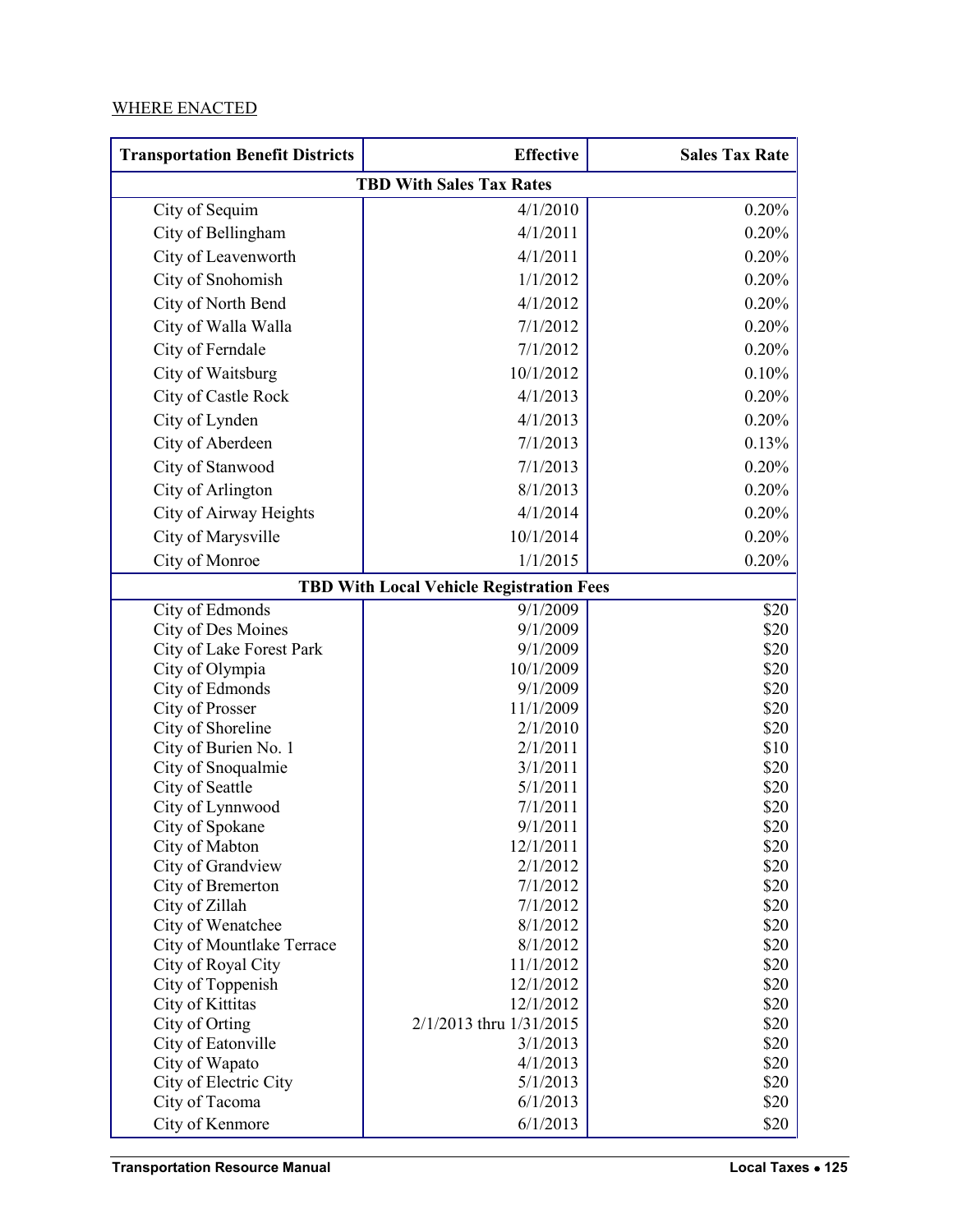| TBD With Local Vehicle Registration Fees, beginning in FYs 14 and 15 |                  |                       |  |  |  |
|----------------------------------------------------------------------|------------------|-----------------------|--|--|--|
| <b>Transportation Benefit Districts</b>                              | <b>Effective</b> | <b>Sales Tax Rate</b> |  |  |  |
| City of Maple Valley                                                 | 7/1/2013         | \$20                  |  |  |  |
| City of Kelso                                                        | 7/1/2013         | \$20                  |  |  |  |
| City of Bainbridge Island                                            | 8/1/2013         | \$20                  |  |  |  |
| City of East Wenatchee                                               | 8/1/2013         | \$20                  |  |  |  |
| City of Dupont                                                       | 9/1/2013         | \$20                  |  |  |  |
| City of Kalama                                                       | 10/1/2013        | \$20                  |  |  |  |
| City of Carbonado                                                    | 11/1/2013        | \$20                  |  |  |  |
| City of Soap Lake                                                    | 11/1/2013        | \$20                  |  |  |  |
| City of Buckley                                                      | 2/1/2014         | \$20                  |  |  |  |
| City of University Place                                             | 7/1/2014         | \$20                  |  |  |  |
| City of Edgewood                                                     | 7/1/2014         | \$20                  |  |  |  |
| City of Enumclaw                                                     | 9/1/2014         | \$20                  |  |  |  |
| City of Wilkeson                                                     | 1/1/2015         | \$20                  |  |  |  |
| City of Roy                                                          | 1/1/2015         | \$20                  |  |  |  |
| City of Everett                                                      | 3/1/2015         | \$20                  |  |  |  |
| City of Lakewood                                                     | 4/1/2015         | \$20                  |  |  |  |
| City of Clarkston                                                    | 4/1/2015         | \$20                  |  |  |  |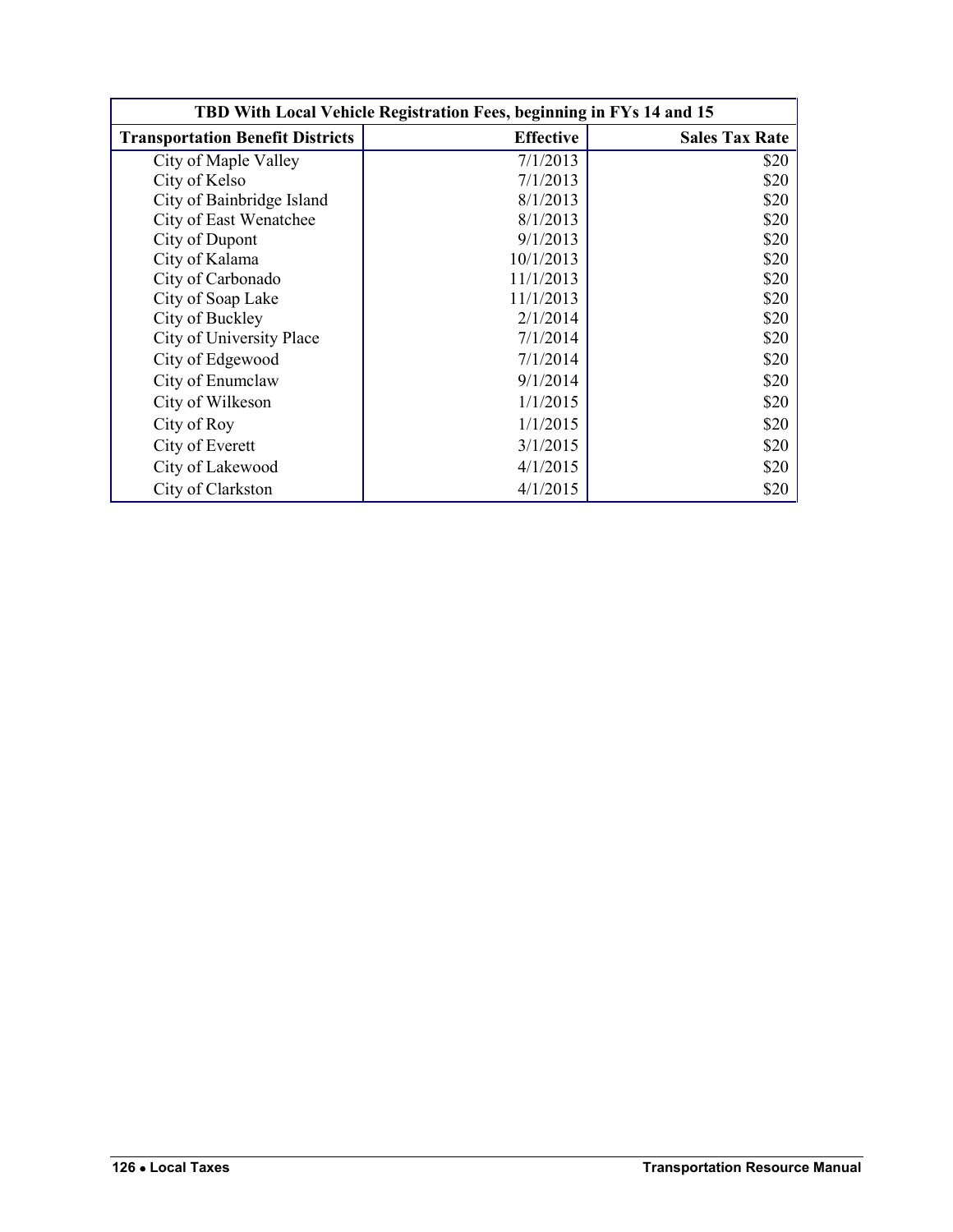# <span id="page-14-1"></span><span id="page-14-0"></span>REVENUE SOURCE: **Local Option Motor Vehicle and Special Fuel Tax for Counties**

RCW: [RCW 82.80.010](http://apps.leg.wa.gov/rcw/default.aspx?cite=82.80.010) (Authorized in 1990)

# WHO'S ELIGIBLE

Countywide (including incorporated areas).

# WHERE ENACTED

No county has enacted this tax.

# PURPOSE

For "highway purposes" as defined by the 18th Amendment, including the construction, maintenance, and operation of city streets, county roads, and state highways; operation of ferries; and related activities.

# PROVISIONS

- Equal to 10% of statewide motor vehicle fuel tax and special fuel tax (3.75 cents per gallon based on 37.5 cent statewide gas tax).
- Countywide imposition (no city levy).
- Revenues distributed back to county and cities contained within the county, levying the tax on a weighted per capita basis (1.5 for population in unincorporated areas; 1.0 for population in incorporated areas).
- Voter approval required.
- May not impose the tax if already imposed for RTID purposes.
- Same exceptions and rights of refund as other motor fuel taxes.
- Subject to planning provisions  $(RCW 82.80.070)$ .

# REVENUE ESTIMATES IF ENACTED (see next page)

Data note: Fuel tax collections at the county level are estimated from the county's share as a percentage of total state fuel gallons taxed at 3.75 cents per gallon. State total is based upon actual fuel gallons consumed for FY 2013 and 2014. The county's share is based upon current population estimates provided by the Office of Financial Management. These estimates do not have non highway use or tribal fuel tax refunds and transfers, or administrative expenses subtracted out.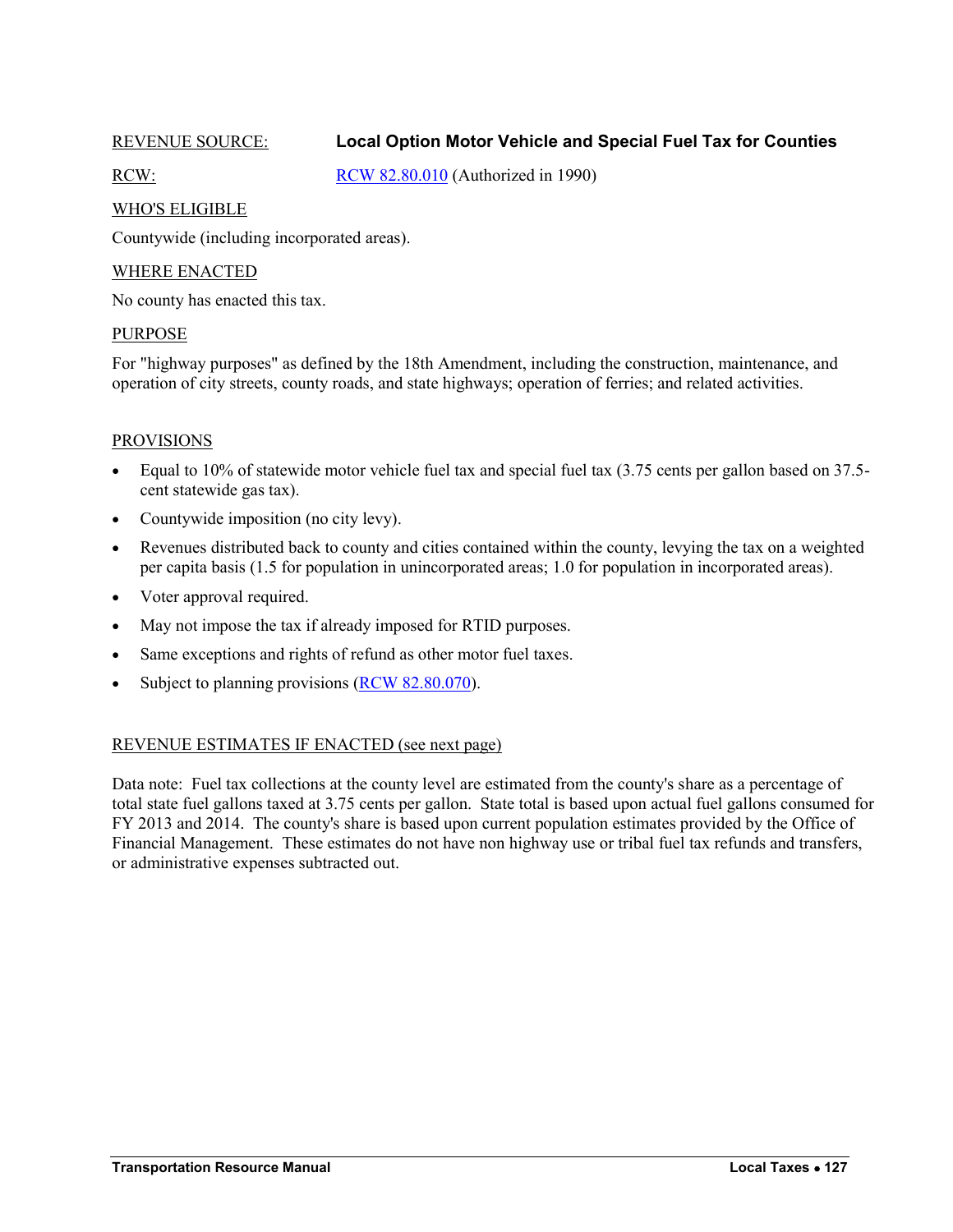# **Potential Local Option Fuel Tax Revenue**

Estimates for Fiscal Years 2013 and 2014 (Dollars in Thousands)

|                | Local Option Fuel Tax * (3.75 cents/gallon) |         |
|----------------|---------------------------------------------|---------|
| County         | FY 2013                                     | FY 2014 |
| Adams          | 347                                         | 353     |
| Asotin         | 394                                         | 401     |
| <b>Benton</b>  | 3,311                                       | 3,371   |
| Chelan         | 1,329                                       | 1,353   |
| Clallam        | 1,306                                       | 1,330   |
| Clark          | 7,862                                       | 8,004   |
| Columbia       | 74                                          | 75      |
| Cowlitz        | 1,865                                       | 1,898   |
| Douglas        | 709                                         | 722     |
| Ferry          | 138                                         | 141     |
| Franklin       | 1,531                                       | 1,558   |
| Garfield       | 41                                          | 41      |
| Grant          | 1,657                                       | 1,687   |
| Grays Harbor   | 1,321                                       | 1,345   |
| Island         | 1,439                                       | 1,465   |
| Jefferson      | 547                                         | 556     |
| King           | 35,778                                      | 36,424  |
| Kitsap         | 4,585                                       | 4,668   |
| Kittitas       | 756                                         | 770     |
| Klickitat      | 374                                         | 380     |
| Lewis          | 1,376                                       | 1,400   |
| Lincoln        | 193                                         | 196     |
| Mason          | 1,116                                       | 1,136   |
| Okanogan       | 749                                         | 763     |
| Pacific        | 379                                         | 386     |
| Pend Oreille   | 237                                         | 242     |
| Pierce         | 14,703                                      | 14,969  |
| San Juan       | 289                                         | 294     |
| Skagit         | 2,141                                       | 2,180   |
| Skamania       | 204                                         | 208     |
| Snohomish      | 13,187                                      | 13,425  |
| Spokane        | 8,665                                       | 8,822   |
| <b>Stevens</b> | 791                                         | 805     |
| Thurston       | 4,695                                       | 4,780   |
| Wahkiakum      | 73                                          | 74      |
| Walla Walla    | 1,074                                       | 1,094   |
| Whatcom        | 3,715                                       | 3,782   |
| Whitman        | 830                                         | 845     |
| Yakima         | 4,463                                       | 4,544   |
| <b>Total</b>   | 124,242                                     | 126,488 |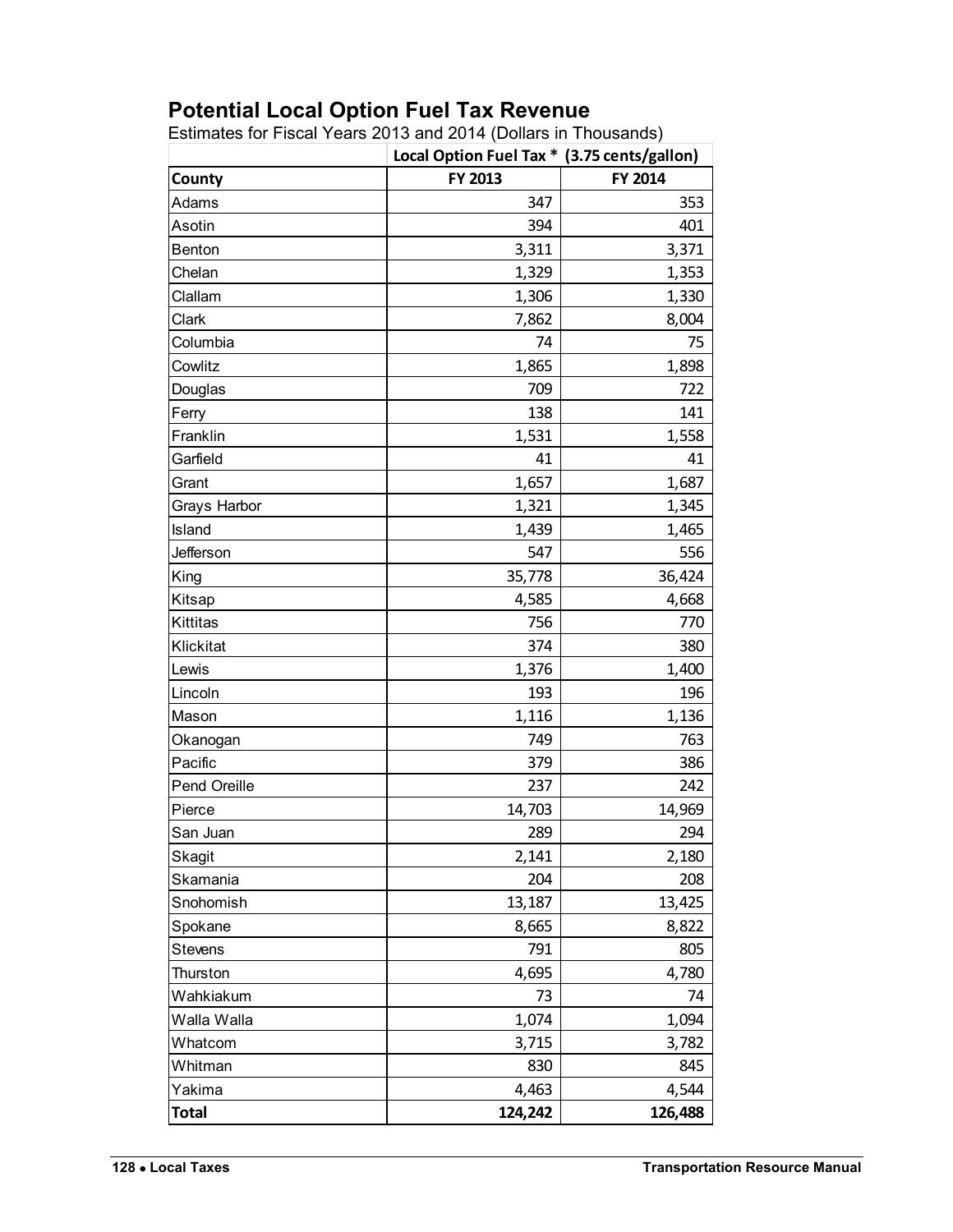<span id="page-16-0"></span>

# <span id="page-16-1"></span>REVENUE SOURCE: **Property Tax Road Levy**

RCW: [RCW 36.82.040](http://apps.leg.wa.gov/rcw/default.aspx?cite=36.82.040)

# WHO'S ELIGIBLE

**Counties** 

# WHERE ENACTED

Every county in Washington collects a property tax road levy.

# PURPOSE

For construction, preservation, and maintenance of county roads, bridges, and wharves necessary for providing vehicle ferry service, and for other proper county road purposes.

### **PROVISIONS**

- May not exceed \$2.25 per thousand dollars of assessed valuation.
- Proceeds are deposited in county road fund.
- Any portion of the county property tax road levy may be diverted by the county legislative authority to any other county-provided service (RCW [36.33.220\)](http://apps.leg.wa.gov/rcw/default.aspx?cite=36.33.220); however, such diversion may make the county ineligible for state road grants through the Rural Arterial Program of the County Road Administration Board (RCW [36.79.140\)](http://apps.leg.wa.gov/rcw/default.aspx?cite=36.79.140).

# REVENUE

Property tax road levy revenue (\$) used for transportation purposes for 2011 – 2013 as reported in FHWA 536 Local Highway Finance Report:

| <b>County Property Tax Road Levy</b> |    |             |  |  |  |
|--------------------------------------|----|-------------|--|--|--|
| 2010                                 | \$ | 427,187,332 |  |  |  |
| 2011                                 | \$ | 438,244,404 |  |  |  |
| 2012                                 | \$ | 441,850,389 |  |  |  |
| 2013                                 | Ś  | 441,757,634 |  |  |  |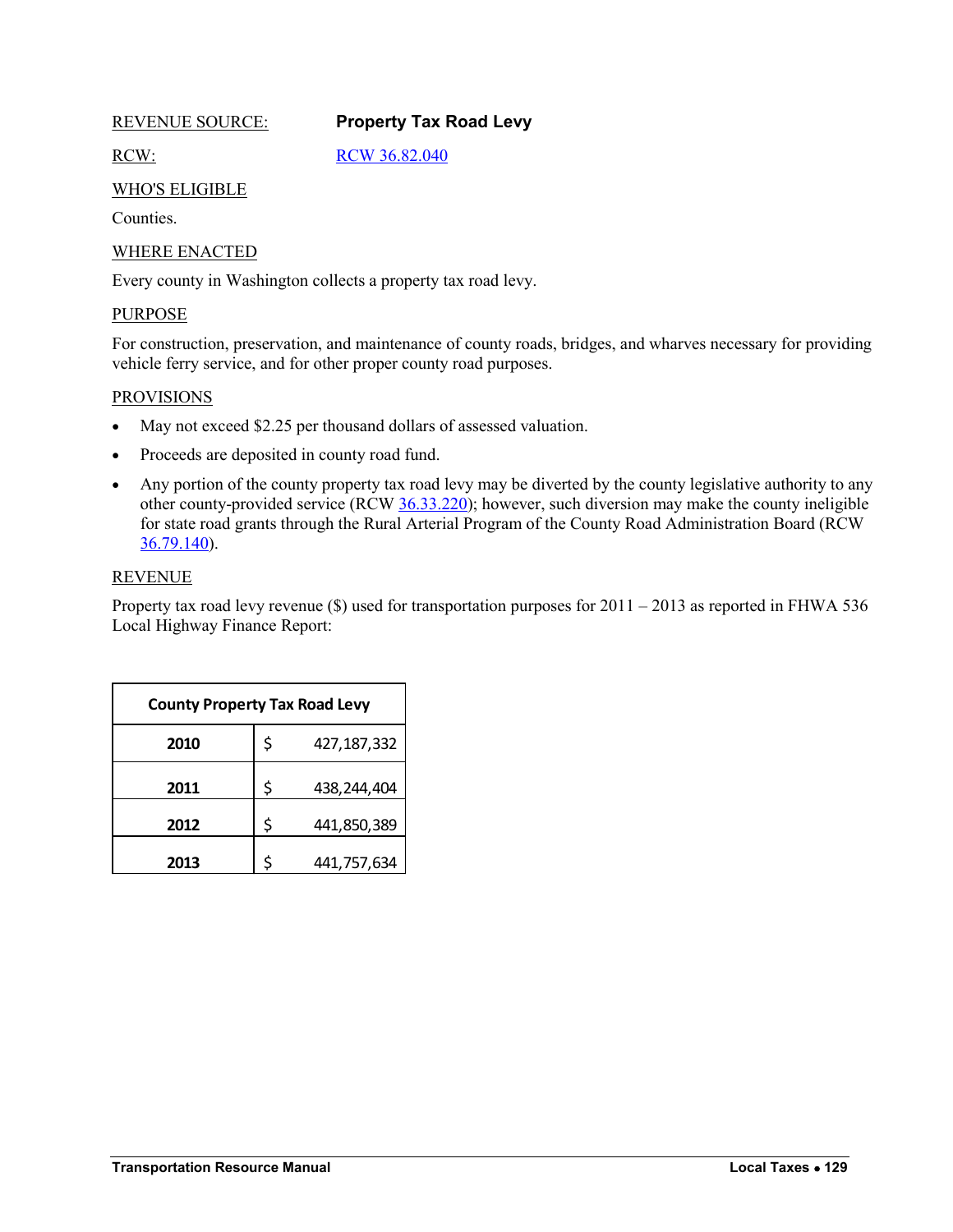# <span id="page-17-1"></span><span id="page-17-0"></span>REVENUE SOURCE: **Transit Taxes**

# RCW: [RCW 35.95.040,](http://apps.leg.wa.gov/rcw/default.aspx?cite=35.95.040) [RCW 82.14.045](http://apps.leg.wa.gov/rcw/default.aspx?cite=82.14.045)

# WHO'S ELIGIBLE

Municipal corporations for transit purposes: Public Transit Benefit Areas [\(Chapter 36.57A RCW\)](http://app.leg.wa.gov/rcw/default.aspx?cite=36.57A), County-assumed Metropolitan Municipal Corporations, i.e. Metro [\(Chapter 36.56 RCW\)](http://app.leg.wa.gov/rcw/default.aspx?cite=36.56), Cities [\(RCW 35.58.2721\)](http://app.leg.wa.gov/rcw/default.aspx?cite=35.58.2721), City Monorail Authorities [\(Chapter 35.95A RCW\)](http://app.leg.wa.gov/rcw/default.aspx?cite=35.95A), County Transportation Authorities [\(Chapter 36.57 RCW\)](http://app.leg.wa.gov/rcw/default.aspx?cite=36.57), and Unincorporated Transportation Benefit Areas [\(RCW 36.57.110\)](http://app.leg.wa.gov/rcw/default.aspx?cite=36.57.110). Sound Transit has separate taxing authority as a Regional Transit Authority.

# WHERE ENACTED

28 transit districts have a sales tax or utility tax in place.

# PURPOSE

For operation, maintenance, and capital needs of transit districts. Voter approval is required for the B&O, household/utility, and sales and use taxes described below.

# PROVISIONS

- Business and Occupation Tax [\(RCW 35.95.040\)](http://apps.leg.wa.gov/rcw/default.aspx?cite=35.95.040)
	- Rate to be determined by transit district
	- Rate may be applied against value of products, gross proceeds, or gross income of business
	- May be used concurrently with household/utility tax for transit
	- May not be used concurrently with sales and use tax for transit
	- Voter approval required
- Household/Utility Excise Tax [\(RCW 35.95.040\)](http://apps.leg.wa.gov/rcw/default.aspx?cite=35.95.040)
	- Up to one dollar per month per housing unit
	- $-$  May be used concurrently with B&O tax for transit
	- May not be used concurrently with sales and use tax for transit
	- Voter approval required
- Sales and Use Tax [\(RCW 82.14.045\)](http://apps.leg.wa.gov/rcw/default.aspx?cite=82.14.045) (Authorized in 1971)
	- Additional sales and use tax, up to a maximum of 0.9%
	- Exemptions and provisions of statewide sales and use tax apply
	- May not be used concurrently with B&O tax for transit or household/utility tax for transit
	- Voter approval required
- Regular property tax [\(RCW 84.52.140\)](http://apps.leg.wa.gov/rcw/default.aspx?cite=84.52.140)
	- A county with a population of one million five hundred thousand or more (King County) may impose an up to seven and one-half cents per \$1,000 of assessed valuation
		- $\epsilon$  the first one cent must be used for transit service in the SR 520 corridor and the remainder for transit-related expenditures
	- Motor Vehicle Excise Tax—local portion [\(RCW 35.58.273\)](http://apps.leg.wa.gov/rcw/dispo.aspx?Cite=35.58) **(Repealed)**
	- Up to 0.725% of the value of vehicles in the transit district
	- **Chapter 6, Regular Session, Laws of 2002 repealed the local motor vehicle excise tax, retroactively to January 1, 2000.**
- Congestion Reduction Charge [\(RCW 82.80.055\)](http://apps.leg.wa.gov/rcw/default.aspx?cite=82.80.055) (Expired December 31, 2014)
	- King County Metro authorized to impose with a two-thirds majority of Council or voter approval
	- Up to \$20 vehicle license fee

Public Transportation Benefit Areas (PTBA's) located in Puget Sound have additional tax authority to fund passenger-only ferry activities. (RCW [36.57A.210\)](http://apps.leg.wa.gov/rcw/default.aspx?cite=36.57A.210).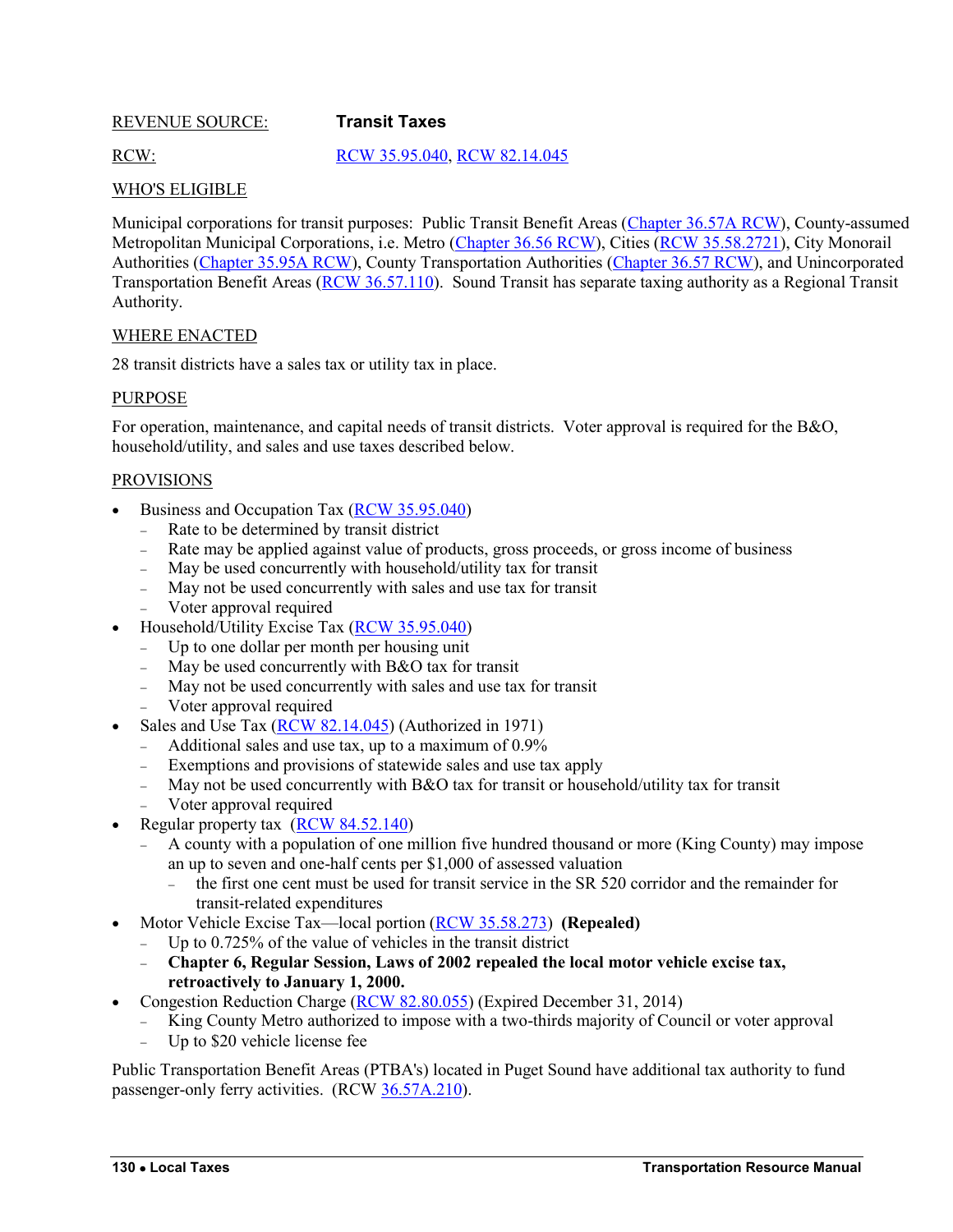# **Local Tax for Transit**

Revenue Estimates (For Calendar Years 2012 – 2014)

<span id="page-18-0"></span>

|                                               |                                      | <b>Current</b><br>Sales and | 2012 Actual      | 2013 Actual      | 2014 Estimated   |
|-----------------------------------------------|--------------------------------------|-----------------------------|------------------|------------------|------------------|
|                                               |                                      | Use Tax                     | <b>Local Tax</b> | <b>Local Tax</b> | <b>Local Tax</b> |
| <b>Transit District</b>                       | <b>Local Tax Type</b>                | Rates                       | Revenue          | Revenue          | Revenue          |
| Asotin County Transit PTBA                    | Sales                                | 0.2%                        | 558,844          | 605,118          | 643,846          |
| Ben Franklin Transit PTBA                     | Sales                                | 0.6%                        | 25,112,677       | 26,610,668       | 28,313,751       |
| Link Transit PTBA                             | Sales                                | 0.4%                        | 7,684,232        | 8,803,274        | 9,366,684        |
| Clallam Transit System PTBA                   | Sales                                | $0.6\%$                     | 5,621,240        | 5,910,695        | 6,288,979        |
| <b>C-TRAN PTBA</b>                            | <b>Sales</b>                         | 0.7%                        | 29,007,352       | 32,286,940       | 34, 353, 304     |
| Columbia County Public Transportation P Sales |                                      | 0.4%                        | 304,914          | 334,747          | 356,171          |
| Community Urban Bus System                    | Sales                                | 0.3%                        | 2,843,283        | 2,983,382        | 3,174,318        |
| <b>Grant Transit Authority PTBA</b>           | <b>Sales</b>                         | 0.2%                        | 3,625,596        | 3,960,221        | 4,213,675        |
| Grays Harbor Transportation Authority         | Sales                                | 0.6%                        | 5,161,845        | 5,175,323        | 5,357,821        |
| <b>Island Transit PTBA</b>                    | Sales                                | 0.9%                        | 6,564,607        | 7,003,607        | 7,451,838        |
| Jefferson Transit Authority PTBA              | Sales                                | 0.9%                        | 3,226,040        | 3,639,308        | 3,872,224        |
| Metro Transit                                 | Sales                                | 0.9%                        | 402,074,303      | 431,805,474      | 459,441,024      |
| Kitsap Transit PTBA                           | Sales                                | $0.8\%$                     | 26,178,800       | 27,276,244       | 29,021,924       |
| Twin Transit PTBA                             | Sales                                | 0.2%                        | 1,293,142        | 1,388,994        | 1,477,890        |
| Mason County PTBA                             | Sales                                | 0.6%                        | 3,186,115        | 3,184,327        | 3,388,124        |
| Okanogan County PTBA                          | Sales                                | 0.4%                        |                  |                  | 150,754          |
| Pacific County PTBA                           | Sales                                | 0.3%                        | 667,138          | 753,351          | 801,565          |
| Pierce Transit PTBA                           | Sales                                | $0.6\%$                     | 64,964,695       | 62,075,731       | 66,048,578       |
| Skagit Transit PTBA                           | <b>Sales</b>                         | 0.4%                        | 8,785,188        | 9,419,323        | 10,022,160       |
| Everett Transit System                        | Sales                                | $0.6\%$                     | 15,450,581       | 16,272,481       | 17,313,920       |
| Community Transit                             | Sales                                | 0.9%                        | 66,492,128       | 73,729,713       | 78,448,415       |
| Spokane County PTBA                           | <b>Sales</b>                         | $0.6\%$                     | 42,398,806       | 44,832,062       | 47,701,314       |
| <b>Thurston County PTBA</b>                   | Sales                                | $0.8\%$                     | 28,175,394       | 29,250,739       | 31,122,786       |
| Valley Transit                                | Sales                                | $0.6\%$                     | 4,059,509        | 4,139,343        | 4,404,261        |
| <b>Whatcom County PTBA</b>                    | Sales                                | $0.6\%$                     | 19,759,796       | 21,070,077       | 22,418,562       |
| Pullman Transit                               | Utility                              | 0.3%                        | 1,250,000        | 1,180,846        | 1,256,420        |
| Selah                                         | <b>Sales</b>                         | 0.3%                        | 298,215          | 325,537          | 346,371          |
| Union Gap                                     | Sales                                | 0.2%                        | 857,982          | 914,743          | 973,287          |
| Yakima Transit                                | Sales                                | $0.3\%$                     | 4,762,882        | 5,081,200        | 5,406,397        |
| Subtotal:                                     |                                      |                             | 780,365,304      | 830,013,468      | 883,136,362      |
|                                               | Sales (portions<br>of King, Pierce & |                             |                  |                  |                  |
| Sound Transit                                 | Snohomish)                           | 0.9%                        | 545,453,696      | 528,799,436      | 539,744,489      |
|                                               | <b>MVET</b>                          | 0.3%                        | 66,248,596       | 68,576,051       | 71,690,931       |
| <b>TOTAL</b>                                  |                                      |                             | 1,392,067,596    | 1,427,388,955    | 1,494,571,783    |

These following transit districts had increases in their sales tax rates during 2012-2014: Clark County (0.5% to 0.7%, 4/1/2012), Grays Harbor County (0.19% to 0.2% on 4/1/2013) and Okanogan County was new with 0.4% sales tax rate on  $4/1/2014$ .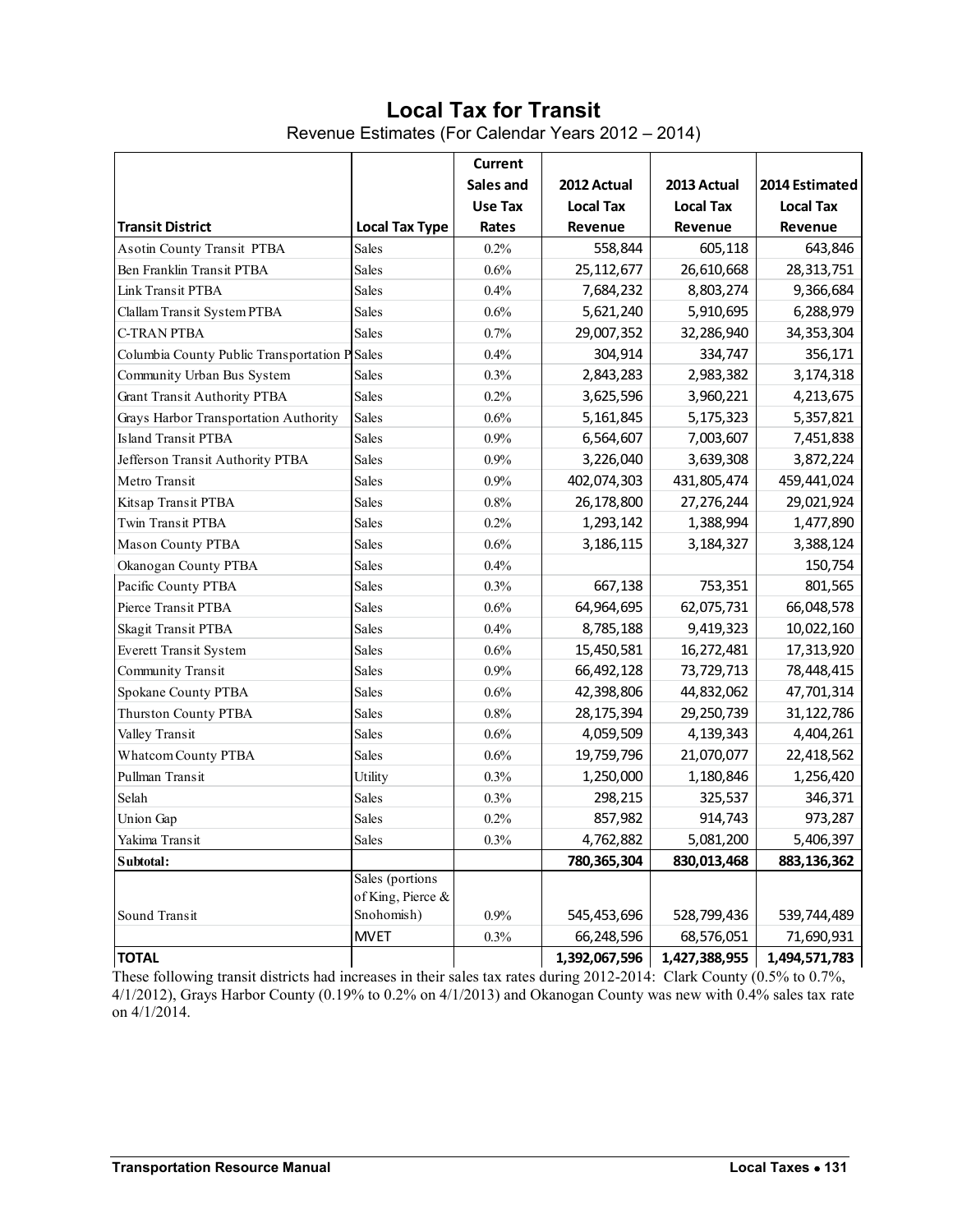# **Background Information**

- <span id="page-19-0"></span>1. Border Area Motor Vehicle Fuel Taxes and Commercial Parking Taxes are based on WSDOT's annual survey of local government's transportation revenues and expenditures.
- 2. Referendum Procedure for Motor Vehicle License Fee and Commercial Parking Tax (per [RCW](http://apps.leg.wa.gov/rcw/default.aspx?cite=82.80.090)  [82.80.090\)](http://apps.leg.wa.gov/rcw/default.aspx?cite=82.80.090)
	- Petition to repeal vehicle license fee or commercial parking tax must be filed within seven days of passage or the ordinance imposing the tax.
	- Petitioner has 30 days after ballot title written to obtain signatures of not less than 15% of registered voters.
- 3. Revenue Assumptions for HOV and HCT Taxes
	- MVET
		- Uses latest actuals from Sound Transit through 2013
	- EMPLOYER TAX
		- County employment estimates are based on Employment Security Department actual monthly average employees covered by the Washington Employment Security Act for calendar year 2013.
		- Revenue projections are for countywide tax.
	- SALES TAX
		- Revenue projected for CY 2014 is based on 2013 actuals, and assuming projected sales tax growth from the forecast by the Washington State Office of the Forecast Council in November 2014 forecast.
		- The following transit districts had sales tax rate increases between 2013 and 2014.

| $\triangleright$ Grays Harbor County | (increase $0.2\%$ ) | Effective $4/1/2013$ |  |
|--------------------------------------|---------------------|----------------------|--|
| $\triangleright$ Okanogan County     | (increase $0.4\%$ ) | Effective $4/1/2014$ |  |

Estimates are for a calendar year time period.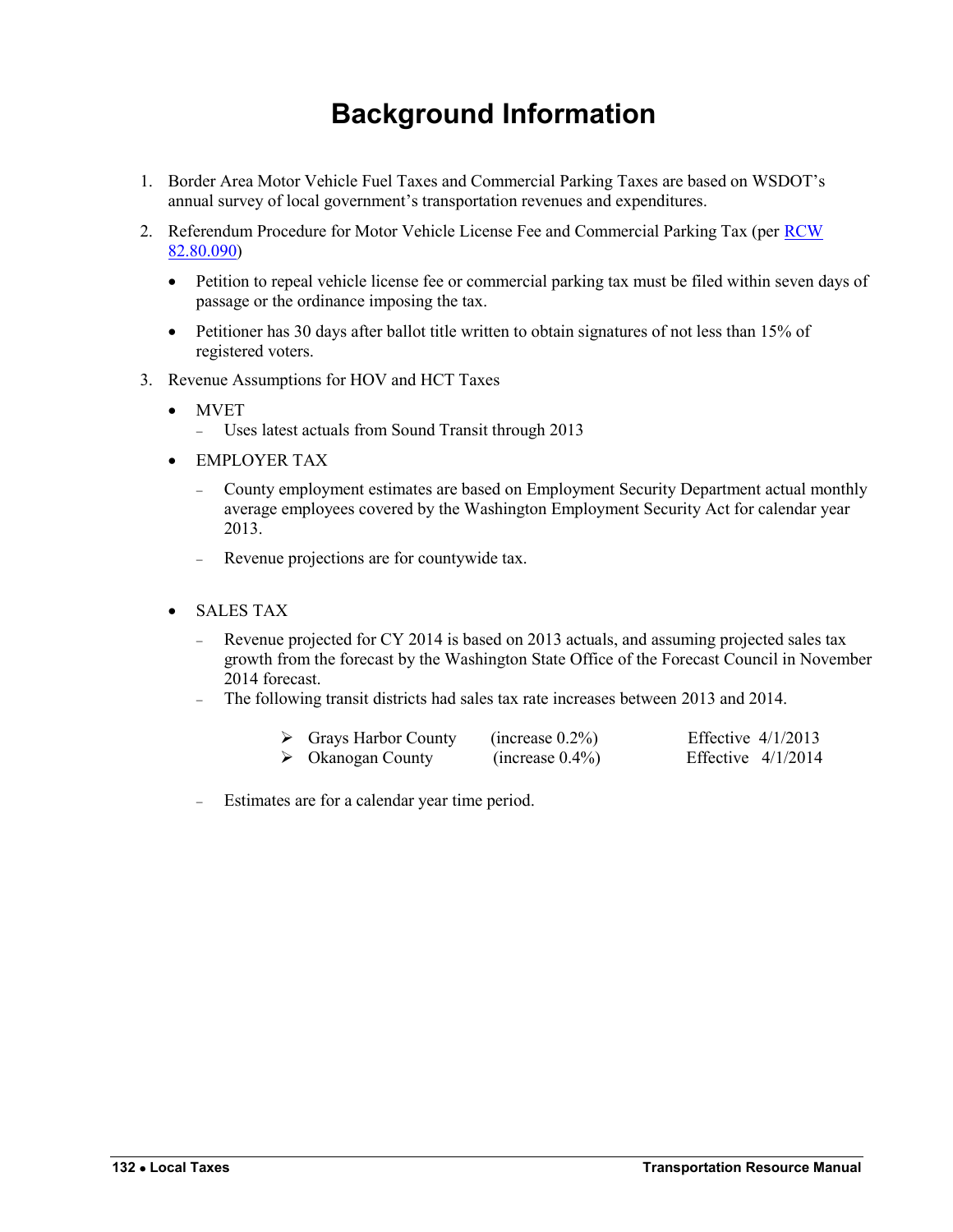# **History of Local Option Taxes**

# <span id="page-20-0"></span>1890

At statehood, authorized "seven mills" on each dollar of assessed property (0.7 of a penny on the dollar) if the road poll tax is insufficient for road maintenance.

# 1937

Recodification of Remington Revised Statutes includes the general property tax road levy. Language very similar to 201[4 RCW 36.82.040:](http://apps.leg.wa.gov/rcw/default.aspx?cite=36.82.040) County Commissioners shall make a uniform tax levy, revenue deposited into county road fund, for county road purposes. Rate set at "ten mills on the dollar," or a penny on the dollar, on all taxable property in the county.

# 1965

SSB167 (C 111 ex. s., L 1965) authorized Business and Occupation tax and Utility tax for municipally owned, leased, operated transportation systems. (Bill generally sought to address insolvency of municipal transportation systems.)

# 1969

EHB 641 (C 255, ex. s. L 1969) authorized municipalities to impose a Motor Vehicle Excise Tax (MVET) up to 1% of fair market value of vehicles in the municipality to be credited against the state MVET imposed under RCW 82.44.020. (RCW 35.58.273)

# 1971

EHB 248 (C 25 ex.s. L 1971): Property tax road levy allowed to be used for any county service. ESB 691 (C 296 ex.s. L 1971): Original local sales tax authority (0.3%) for public transportation purposes. Cities, counties, metros authorized to impose in lieu of B&O and utility tax.

# 1973

HB 186 (C195 ex.s. L 1973): Property tax road levy rate changed to \$2.25 per \$1000 dollars of assessed value.

# 1975

ESSB 2280 (C 270 ex.s., L 1975) created Public Transportation Benefit Areas. Required voter approval of B&O and utility taxes for county transportation authorities and PTBAs. Also modified the utility tax language to eliminate the reference to public utility services.

# 1980

HB 1427 (C 163 L 1980): Allowed Metro to impose a sales tax of up to 0.6% for public transportation purposes.

# 1983

ESHB 235 (C 49  $1<sup>st</sup>$  ex.s. L 1983): Only counties which have spent all county road funds on road purposes may receive rural arterial trust account funds.

# 1984

SB 3834 (C 112 L 1984) extended 0.6% sales tax to all transit agencies.

# 1987

EHB 396 (C 327 L 1987) authorized the creation of Transportation Benefit Districts (TBDs) by counties for any area within a county, and by cities for any area within a city. Purpose: capital funding for city streets, county road, or state highway improvements. Authorized to levy excess property taxes, form LIDs, impose impact fees on residential and commercial construction including late comer fees, and incur debt.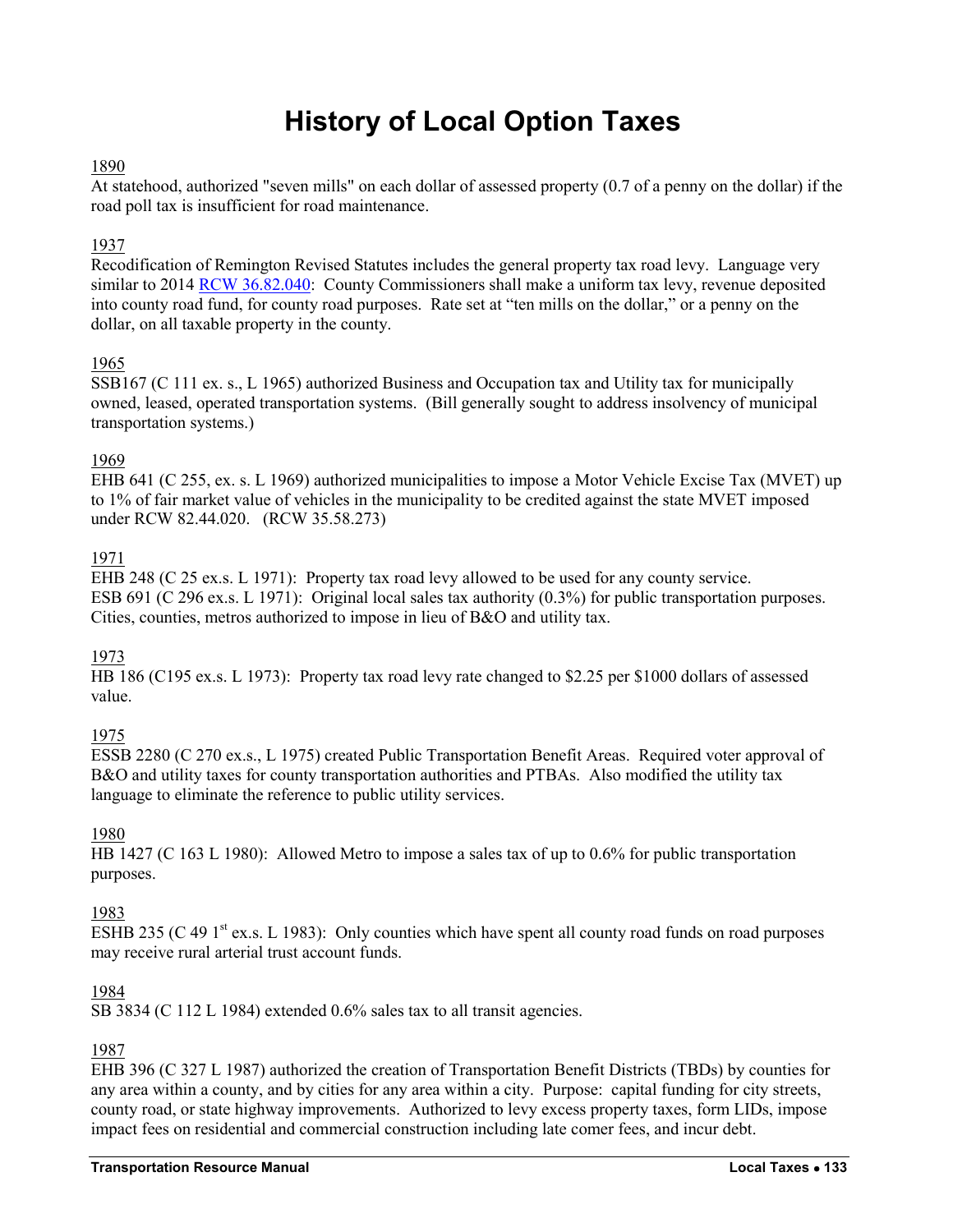1990

SSB 6358 (C 42, L 1990) enacted a five cent state gas tax increase for highway purposes and restructured the motor vehicle excise tax. For local option taxes, the bill created:

- Counties: Local option fuel tax at 10 percent of state rate, subject to voter approval;
- Counties: Vehicle license/registration fees up to \$15, subject to referendum;
- Counties and cities: Commercial parking tax, subject to referendum;
- Cities: Street utility charge, proceeds limited to 50 percent of annual maintenance and operations budget for streets.

SHB 1825 (C 43, L 1990):Establishment of nonhighway funding programs, including first enactment of High Capacity Transportation (HCT) and High Occupancy Vehicle (HOV) local option taxes.

For HCT Systems, subject to voter approval:

- Employer tax: up to \$2 per head
- Special MVET, up to 0.8% on value of vehicle; if MVET also imposed for HOV purposes, overall rate may not exceed 0.8%
- Sales and use tax: up to 1% of retail sale price of the article; separate legislation (C 1  $2<sup>nd</sup>$  ex. sess., L 1990) limited the maximum rate to 0.9% in counties imposing a criminal justice local sales tax.

For HOV Systems, subject to voter approval:

- Employer tax of up to \$2 per employee may be imposed by certain counties having within boundaries planned or existing HOV lanes
- Local surcharge of not more than 15% on the state MVET may be imposed by certain counties

# 1991

SHB 1342 (C 173, L 1991): Border Area fuel tax authorized for cities and towns within 10 miles of an international border and TBDs containing an international border. Tax rate: up to one cent. Voter approval required.

# 1992

ESHB 2610 (C 101 L 1992): Regional Transportation Authorities authorized, given High Capacity Transportation local taxing authorities (employer tax, MVET, sales and use).

ESHB 2964 (C 194 L 1992) established a sales tax on rental car contracts in lieu of MVET (applied to state and local MVETs). Rates to be set to provide the same amount of revenue as the MVET.

# 1995

Street utility charge invalidated: In Covell v City of Seattle, the Washington State Supreme Court found the street utility charge was not a valid fee but rather a tax on property that violated the state Constitution's uniformity clause.

1998

Referendum 49 (C 321 L 1998) restructured the MVET in numerous ways. For the HOV surcharge on the state MVET, the maximum rate was changed from 15% to 13.64% to reflect consolidation of the state's rate at 2.2%. For HCT, the rental car tax in lieu of MVET was limited to 2.172%. Created an exception to the prohibition against using transit sales taxes as MVET match for cities operating a municipal transit system and larger than 60,000 population.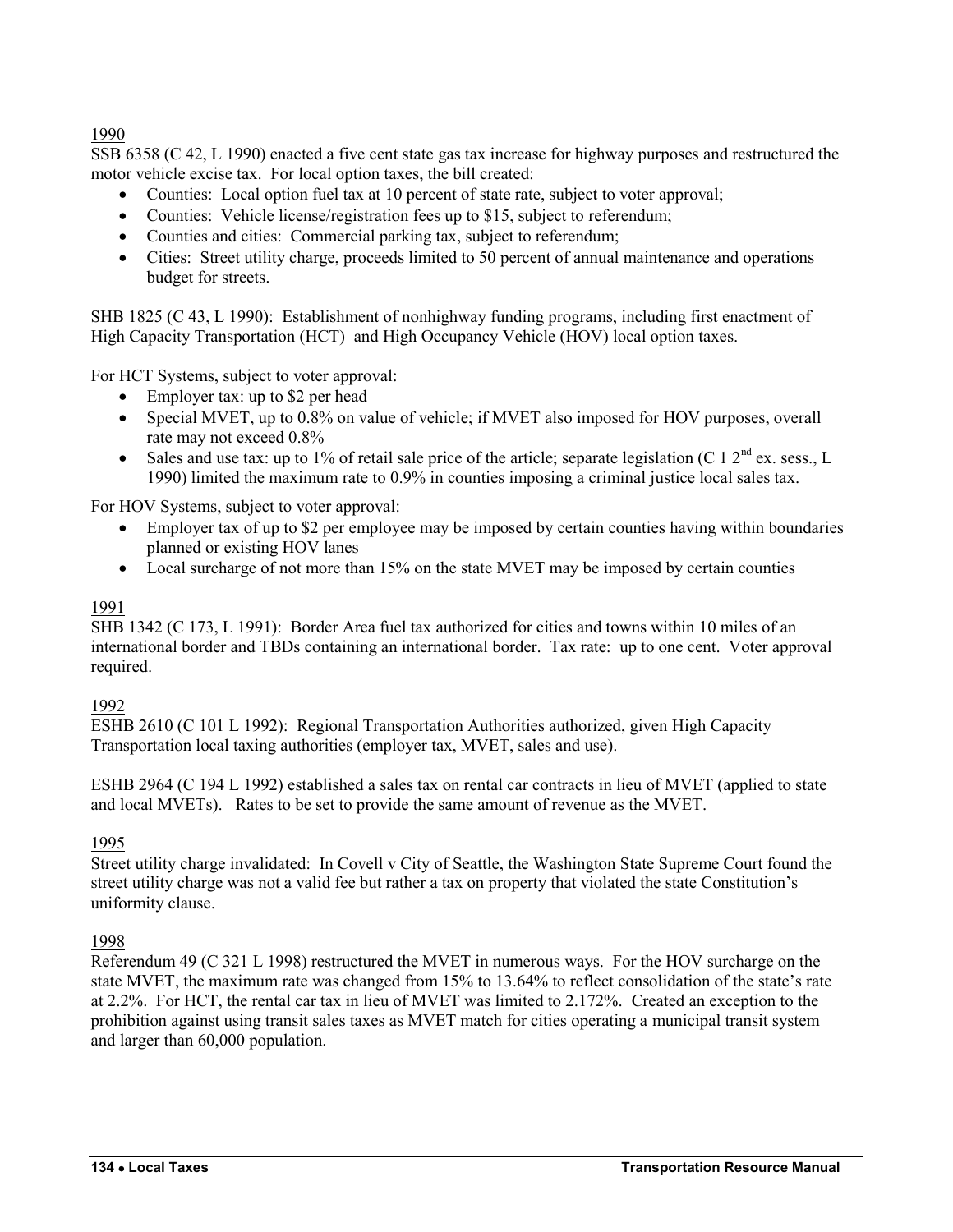# 2000

Initiative 695 approved by voters in November 1999. 2ESSB 6856 (C 4 L 2000) raised sales tax cap to 0.9%. In March of 2000, I-695 was ruled unconstitutional.

SB 6865 (C 1  $1<sup>st</sup>$  Sp. Session, L 2000) established a flat \$30 license fee and repealed the state MVET. Due to the revenue sharing arrangement with transit agencies and local governments, revenue losses impact local transportation revenue.

# 2001

SHB 1596 (C 89 L 2001) allowed public transportation providers limited to persons with special needs to use the sales tax authority.

# 2002

Regional Transportation Investment Districts authorized by E2SSB 6140 (C 56 L 2002) RTIDs authorized to impose with voter approval:

- Regional sales and use tax of up to  $0.5\%$ ;
- Local option vehicle license fee of up to \$100 per vehicle registered in the RTID;
- Commercial parking tax, under authority enacted in 1990;
- Local MVET under HOV and HCT taxing authority (bill eliminated language tying the HOV MVET to the state MVET and establishes a stand-alone MVET rate for an RTID and county HOV program); retains max rate of 13.64% on the sales and use tax paid on retail car rentals;
- Employer excise tax under HOV taxing authority;
- Tolls (approvals by Commission and Legislature added in 2006 and 2008);
- Uses limited to capital projects.

Authorized a joint ballot with an RTA to impose any remaining HCT taxes.

# 2003

Initiative 776 (C 1 L 2003) approved by voters in November 2002. Repealed local MVET for HCT purposes (and thus indirect RTID authority) and repealed county vehicle license fees.

ESSB 5247 (C 350 L 2003) added county-wide local option fuel tax (10% of state fuel tax) to RTID tax options, voter approval required. A county may not impose the local option fuel tax if levying as part of an RTID.

SHB 2033 (C 194 L 2003) applied sub-area equity to RTIDs.

SB 5769 (C 372 L 2003) authorized bonding authority for RTIDs.

ESHB 1853 (C 83 L 2003) generally sought to increase ability of counties and PTBAs to offer passenger-only ferry (POF) service. County Ferry Districts authorized for counties with a million or more population with a boundary on the Puget Sound. Revenue sources include property tax of 75 cents per \$1000 assessed value, voter approval not required. A district may impose an excess property levy for a one-year period with supermajority approval of voters. PTBAs also given authority to operate POF service. Revenue sources (both voter approved) include 0.4% MVET and 0.4% sales and use tax.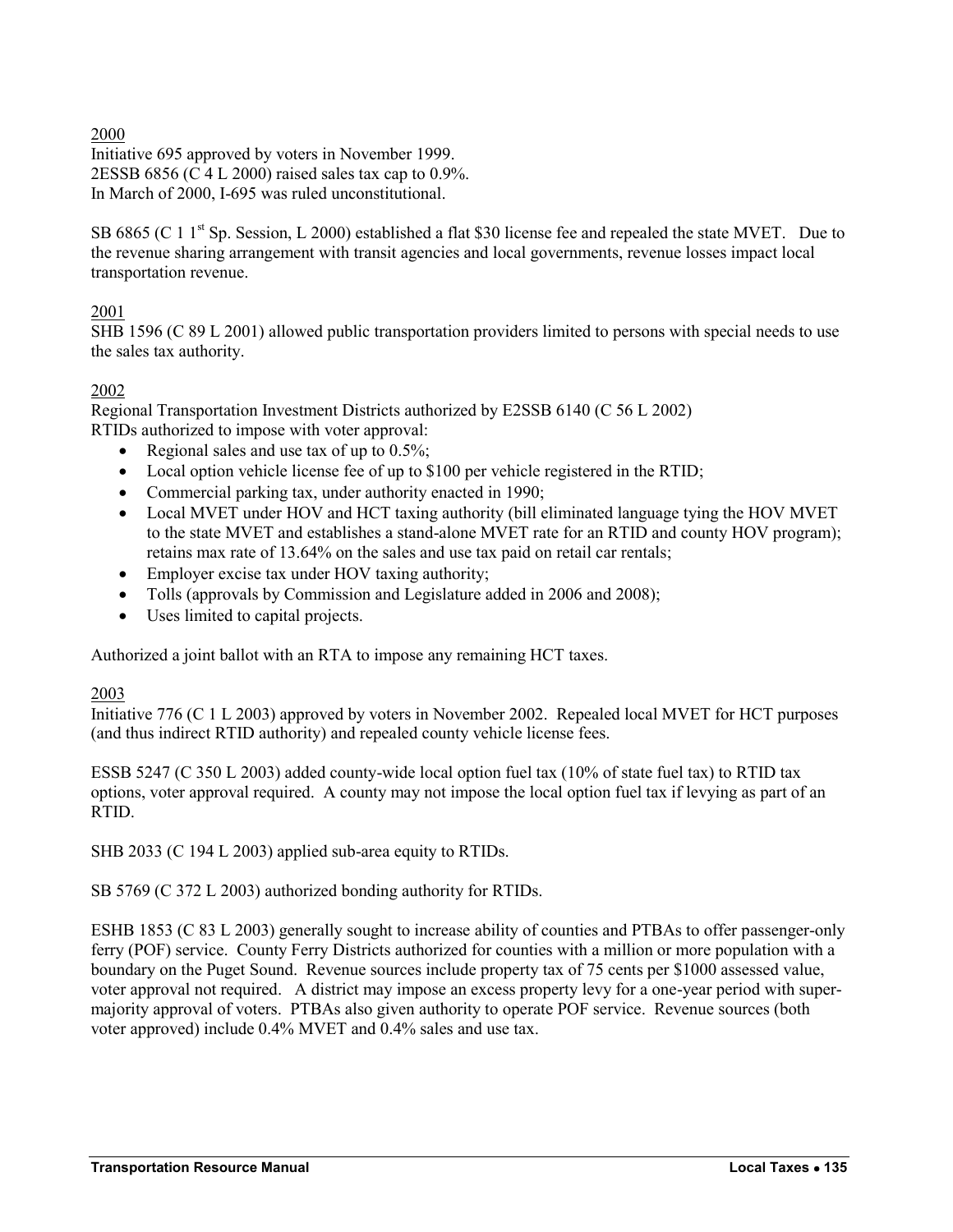# 2005

SSB 5177 (C 336 L 2005) rewrote TBD statutes. Changes included:

- Definition of "improvement" broadened to include operations, maintenance, preservation, and public transit;
- $\bullet$  sales and use tax up to 0.2%, 10 year limit;
- vehicle fee at renewal up to \$100;
- tolls;
- voter approval of TBD taxes and fees required;
- Other changes—impact fees on residential development to exclude those with fewer than 20 residences, TBDs may only form a LID by petition method.

# 2006

ESHB 2871 (C 311 L 2006): 0.8% MVET for RTIDs. RTID uses broadened to allow operations, maintenance, and preservation of tolled facilities and operating expenses for traffic mitigation during construction. Max sales tax for RTIDs reduced to 0.1%. Required RTID and Sound Transit to submit ballot propositions to voters in 2007, each contingent upon the others passage.

ESSB 6787 (C 332 L 2006) allowed all counties to form Ferry Districts. Struck some, but not all, language limiting the use of Ferry District funds to passenger only ferry service (RCW 36.54.120 continues to limit powers to POF service.)

SSB 6247 (C 318 L 2006) enacted a revised vehicle valuation schedule for future MVETs.

# 2007

ESHB 1858 (C 329 L 2007) allowed TBDs to impose the first \$20 of a vehicle license fee without voter approval, if approved by a majority of the TBD board. Limits impact fees to commercial development only, exempts impact fees from voter approval.

SHB 1396 (C 509 L 2007) required a joint ballot for RTID and Sound Transit at the 2007 general election.

E2SSB 5862 (C 223 Laws 2007): Ferry District revenue uses broadened to include improvements to vessels and docks and shuttle services; districts allowed to incur debt.

# 2009

SB 5540 (C 289 L 2009): High Capacity Transportation Corridor Areas created and given authority for HCT taxes: employer tax, sales & use tax, rental car tax.

2SSB 5433 (C551 L 2009): a King County Ferry District may only impose a property tax of 7.5 cents per \$1000 of assessed valuation. King County also authorized to impose an additional regular property tax levy of 7.5 cents per \$1000 assessed valuation for transit-related expenditures. The first cent must be for expanding transit capacity on SR 520.

# 2010

SSB 1591 (C 105 L 2010) allowed TBD sales tax to be imposed for longer than 10 years if dedicated to repayment of bonds.

# 2011

ESSB 5457 (C 373 L 2011) King County Metro authorized to impose a Congestion Reduction Charge of up to \$20 per vehicle registration renewal. Until June 30, 2014, requires approval by voters or a two-thirds majority of the County Council. After June 30, 2014, may only be imposed with voter approval. Section expires December 31, 2014.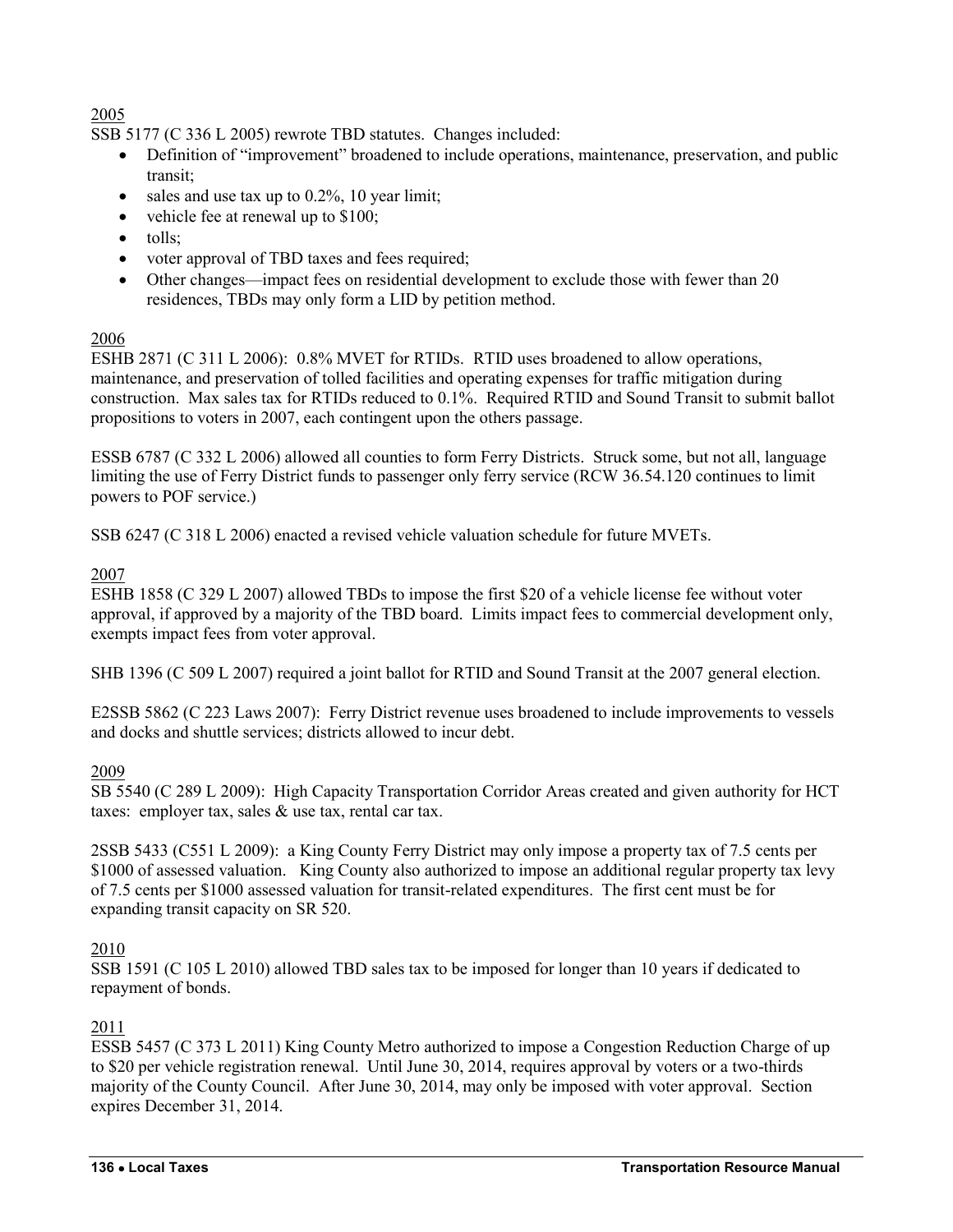# **Summary Chart of Local Option Taxes for Transportation**

<span id="page-24-0"></span>

| <b>TAX</b>                                                                                            | <b>PURPOSE</b>                           | <b>RATE</b>                                                                                                                                                                             | <b>JURISDICTION</b>                                                   | <b>EXEMPTIONS</b>                                                        | <b>OTHER PROVISIONS</b>                                                                                                                                  |
|-------------------------------------------------------------------------------------------------------|------------------------------------------|-----------------------------------------------------------------------------------------------------------------------------------------------------------------------------------------|-----------------------------------------------------------------------|--------------------------------------------------------------------------|----------------------------------------------------------------------------------------------------------------------------------------------------------|
| <b>Cities and / or Counties</b>                                                                       |                                          |                                                                                                                                                                                         |                                                                       |                                                                          |                                                                                                                                                          |
| <b>Fuel Tax</b>                                                                                       | Highway Purposes (Per 18th<br>Amendment) | 10% of State Rate, public vote                                                                                                                                                          | County (Incorporated<br>and Unincorporated)                           | Same as statewide fuel<br>tax--applied to both<br>motor and special fuel | Distributed to county and cities within<br>the county on per capita basis: 1.5 for<br>population in unincorporated area and<br>1.0 for city populations. |
| <b>Commercial Parking Tax</b>                                                                         | General Transportation                   | No fixed rate--<br>councilmanic/referendum<br>process specified                                                                                                                         | City or County<br>(Unincorporated), RTID                              |                                                                          | May provide exemptions for tax-exempt<br>carpools, vehicles with handicap decals,<br>and government vehicles.                                            |
| <b>Border Area Fuel Tax</b>                                                                           | Street construction $&$<br>maintenance   | Up to one cent per gallon,<br>public vote                                                                                                                                               | Cities or TBDs within<br>10 miles of international<br>border crossing |                                                                          | For areas impacted by Canadian border<br>crossings.                                                                                                      |
| <b>Property Tax Road Levy</b>                                                                         | <b>County Road Purposes</b>              | Up to \$2.25 / \$1,000 assessed<br>value                                                                                                                                                | All counties                                                          |                                                                          | Levy can be diverted for other purposes,<br>but doing so makes the county ineligible<br>for CRAB road grants.                                            |
| <b>Employer Tax</b>                                                                                   | High Occupancy Vehicle<br>Program        | Up to \$2/employee/month,<br>public vote                                                                                                                                                | King, Pierce,<br>Snohomish counties                                   | Participation in<br>commute reduction<br>programs.                       | Total of HOV taxes cannot exceed<br>revenue from MVET alone. Precludes<br>HCT employer tax.                                                              |
| <b>Motor Vehicle Excise Tax</b><br>(MVET)<br>Retail Car Rental Tax                                    | High Occupancy Vehicle<br>Program        | 0.3% on value of vehicle<br>13.64% on sales $&$ use tax<br>paid on retail car rentals                                                                                                   | King, Pierce,<br>Snohomish counties                                   | Trucks over 6,000 lbs.<br>Unladen weight                                 | Total of HOV taxes cannot exceed<br>revenue from MVET/rental car tax<br>alone.                                                                           |
| <b>County Ferry District</b><br><b>Property Tax</b>                                                   | Passenger-only ferry service             | Ad valorem, up to seventy-<br>five cents per $\bar{\$}1,000$ ,<br>councilmanic; except in King<br>County where the limit is 7.5<br>cents per \$10,000 assessed<br>value (RCW 36.54.130) | <b>County Ferry Districts</b>                                         |                                                                          | Excess property tax levy, public vote                                                                                                                    |
| <b>Repealed/Discontinued City and County Taxes/Fees</b>                                               |                                          |                                                                                                                                                                                         |                                                                       |                                                                          |                                                                                                                                                          |
| <b>Street Utility Charge</b><br>Found unconstitutional by<br><b>Washington State Supreme</b><br>Court | Street Maintenance and<br>Operations     | Up to \$2/employee/month<br>Up to \$2/household/month<br>Councilmanic                                                                                                                   | City                                                                  | Entities exempt from<br>property/leasehold tax                           | Tax ruled unconstitutional: not a tax<br>but a fee; found to violate uniformity<br>clause and one percent levy limitation.                               |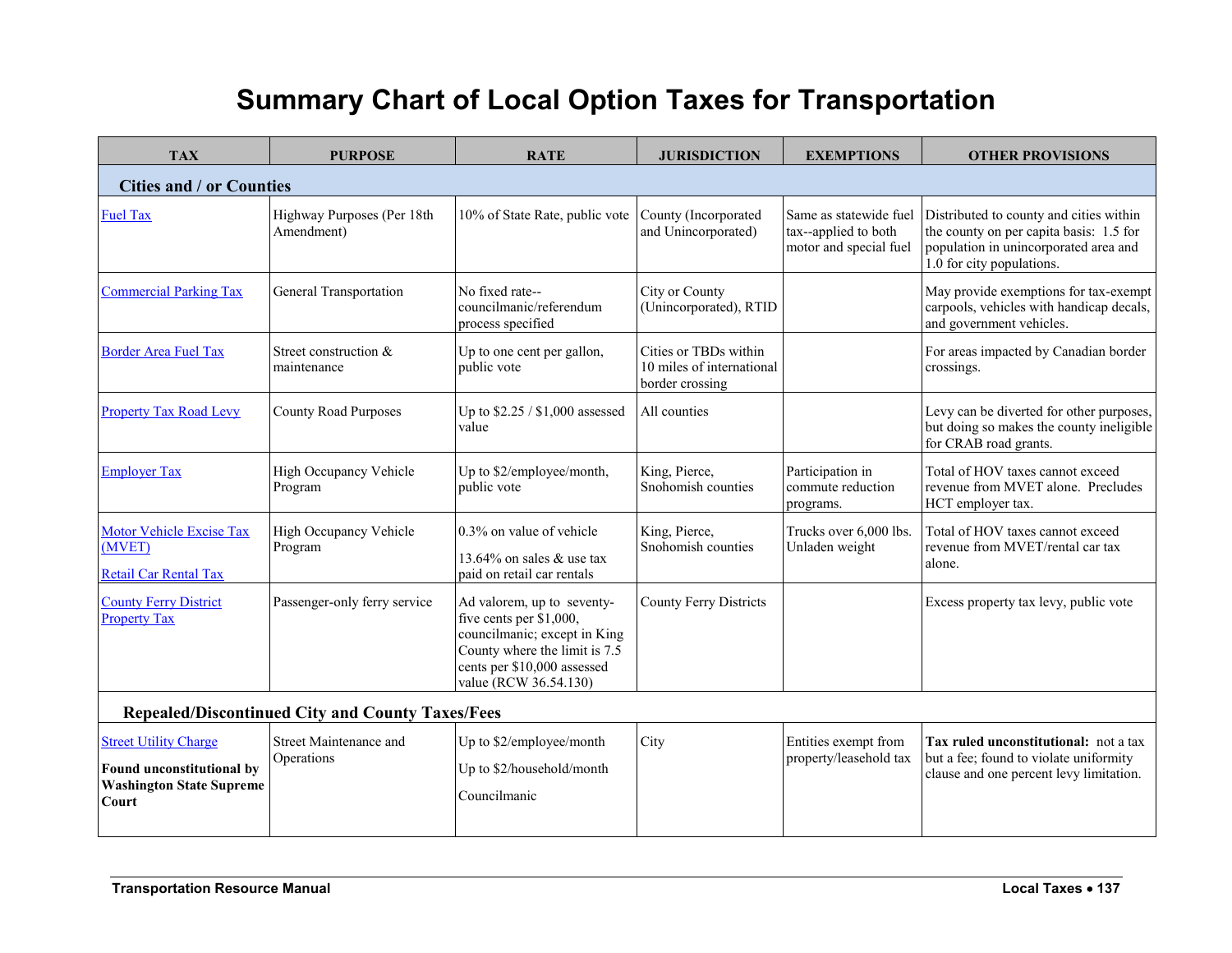| TAX                                                                                                     | PURPOSE                                                                                                  | <b>RATE</b>                                                                                                              | <b>JURISDICTION</b>                             | <b>EXEMPTIONS</b>                                            | <b>OTHER PROVISIONS</b>                                                                                                                        |
|---------------------------------------------------------------------------------------------------------|----------------------------------------------------------------------------------------------------------|--------------------------------------------------------------------------------------------------------------------------|-------------------------------------------------|--------------------------------------------------------------|------------------------------------------------------------------------------------------------------------------------------------------------|
| Repealed by Initiative 776<br>(See Repealed Taxes,<br>Vehicle License Fee<br>$Page$ 237)                | General Transportation                                                                                   | Councilmanic<br>Up to \$15                                                                                               | County                                          | persons over 60 or with<br>County may exempt<br>disabilities | Repealed by 1-776.                                                                                                                             |
|                                                                                                         | Transportation Benefit Districts (TBDs); size                                                            | can range from portion of a city to multi-county                                                                         |                                                 |                                                              |                                                                                                                                                |
| Sales and Use Tax                                                                                       | Transportation activities                                                                                | Up to 0.2%, public vote                                                                                                  | TBDs                                            | Same as state sales tax.                                     | reauthorized by vote, except if revenues<br>Not longer than 10 years unless<br>are pledged for bonds                                           |
| Motor Vehicle Fee Renewal                                                                               | Transportation activities                                                                                | ferry improvements--public<br>except for Passenger-only<br>Up to \$20, councilmanic,<br>Up to \$100, public vote<br>vote | TBDs                                            | are exempt                                                   | Vehicles over 6,000 lbs Combined fees in overlapping districts<br>may not exceed the single statutorily<br>authorized rate (aka "no stacking") |
| <b>Excess Property Tax Levies</b>                                                                       | Transportation activities                                                                                | No fixed rate, public vote<br>(super-majority)                                                                           | TBDs                                            |                                                              | One year levy, and multi-year levy to<br>support GO bonds                                                                                      |
| Tolls on state routes, city<br>streets, county roads                                                    | Transportation activities                                                                                | No stated rate                                                                                                           | TBDs                                            |                                                              | Tolls on State Routes authorized by<br>Legislature; other tolls approved by<br>Transportation Commission                                       |
| Border Area Fuel Tax                                                                                    | Highway purposes (18th<br>amendment)                                                                     | Increments of a tenth of a cent,<br>may not exceed one cent per<br>gallon, public vote                                   | TBDs with international<br>border in boundaries |                                                              |                                                                                                                                                |
| development only) including<br>Impact fees (commercial<br>late-comer fees and LID<br>formation          | Transportation activities                                                                                | No prescribed rate. No public<br>vote for impact fees.                                                                   | TBDs                                            |                                                              | Controlled by overarching requirements<br>for each process.                                                                                    |
|                                                                                                         | <b>Regional Transportation Investment Districts</b>                                                      |                                                                                                                          |                                                 |                                                              | (RTID) (King, Pierce and Snohomish Counties only-Single or Multiple adjoining counties)                                                        |
| Sales and Use Tax                                                                                       | Significance & up to 10% of<br>Capital improvements to<br>Highways of Statewide<br>funds for other roads | Public vote: Up to 0.1 %                                                                                                 | RTID                                            | Same as state sales tax                                      | All RTID taxes, fees, tolls expire after<br>projects completed & debt retired.<br>Specific planning & fiscal<br>requirements.                  |
| Vehicle License/Registration<br>Eee                                                                     | Same                                                                                                     | Public vote: Up to \$100 on<br>renewals                                                                                  | <b>RTID</b>                                     |                                                              |                                                                                                                                                |
| and use tax (HOV system tax<br>and surtax on car rental sales<br>Motor Vehicle Excise Tax<br>authority) | Same                                                                                                     | MVET; up to 13.64% on rental<br>Public vote: Up to 0.8%<br>car sales tax                                                 | <b>RTID</b>                                     |                                                              | Total of HOV taxes cannot exceed<br>revenue from MVET alone.                                                                                   |

138 . Local Taxes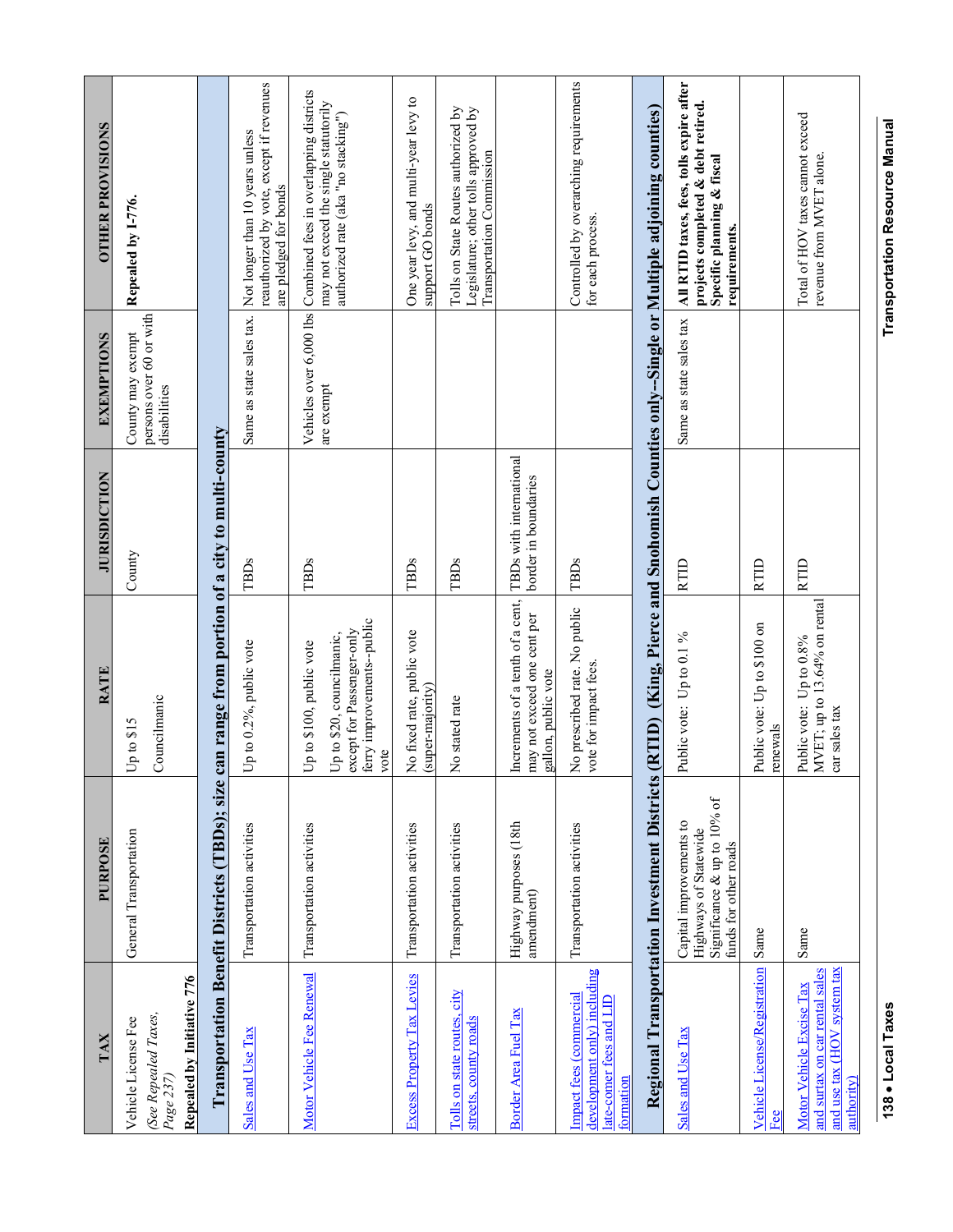| <b>TAX</b>                                                 | <b>PURPOSE</b>                                 | <b>RATE</b>                                  | <b>JURISDICTION</b>                                                                                                                                                                 | <b>EXEMPTIONS</b>       | <b>OTHER PROVISIONS</b>                                                                                         |
|------------------------------------------------------------|------------------------------------------------|----------------------------------------------|-------------------------------------------------------------------------------------------------------------------------------------------------------------------------------------|-------------------------|-----------------------------------------------------------------------------------------------------------------|
| <b>Employer tax (HOV system</b><br>tax authority)          | Same                                           | Public vote: Up to \$2/month<br>per FTE      | <b>RTID</b>                                                                                                                                                                         |                         | Total of HOV taxes cannot exceed<br>revenue from MVET alone.                                                    |
| <b>Local Option Fuel Tax,</b><br>county-wide               | Same                                           | Public vote: 10 % of state rate              | <b>RTID</b>                                                                                                                                                                         |                         | May not be imposed by RTID and<br>county                                                                        |
| <b>Commercial Parking tax</b>                              | Same                                           | Public vote                                  | <b>RTID</b>                                                                                                                                                                         |                         |                                                                                                                 |
| <b>Tolls</b>                                               | Same                                           | Public vote                                  | <b>RTID</b>                                                                                                                                                                         |                         | Tolls on State Routes authorized by<br>Legislature; other tolls approved by<br><b>Transportation Commission</b> |
| <b>Public Transit Systems</b>                              |                                                |                                              |                                                                                                                                                                                     |                         |                                                                                                                 |
| <b>Sales and Use Tax</b>                                   | Public Transit                                 | Up to 0.9%, public vote                      | Cities, Counties and<br>Special Purpose Transit<br>Districts                                                                                                                        |                         | Cannot be imposed if jurisdiction is<br>within another jurisdiction that is<br>collecting tax.                  |
| B & O Tax &/or Household<br>Tax                            | <b>Public Transit</b>                          | Set by transit district, public<br>vote      | City, Counties and<br><b>Special Purpose Transit</b><br>Districts                                                                                                                   |                         | Neither may be used concurrently with<br>sales tax                                                              |
| <b>Property Tax</b>                                        | Public Transit                                 | Up to 7.5 cents per \$1,000,<br>Councilmanic | County over 1.5 M<br>persons                                                                                                                                                        |                         | First one cent must be for bus capacity<br>along SR 520 corridor.                                               |
| <b>Congestion Reduction</b><br>Charge                      | <b>Public Transit</b>                          | Up to \$20 per vehicle                       | County that has<br>assumed the authority of<br>a metropolitan<br>municipal corporation                                                                                              | Vehicle renewals only   | Expires December 31, 2014.                                                                                      |
| <b>Passenger-Only Ferry</b><br><b>Service Taxes: MVET,</b> | Passenger Only Ferry Services                  | Up to 0.4% MVET, on<br>renewal, public vote  | <b>Public Transportation</b><br><b>Benefit Areas abutting</b>                                                                                                                       | Vehicles over 6,000 lbs |                                                                                                                 |
| Sales tax                                                  |                                                | Up to 0.4% Sales tax, public<br>vote         | Puget Sound & not<br>within RTA boundaries                                                                                                                                          |                         |                                                                                                                 |
| <b>High Capacity Transportation</b>                        |                                                |                                              |                                                                                                                                                                                     |                         |                                                                                                                 |
| <b>Employer Tax</b>                                        | <b>High Capacity Transportation</b><br>Systems | Up to \$2/employee/mo                        | RTA (ST): Pierce,<br>King, Snohomish<br>Transit agencies in<br>Clark, Spokane,<br>Yakima, Kitsap, &<br>Thurston<br><b>HCTCAs: Transit</b><br>agencies Spokane and<br>Clark counties |                         | Not allowed if HOV employer tax in<br>effect                                                                    |